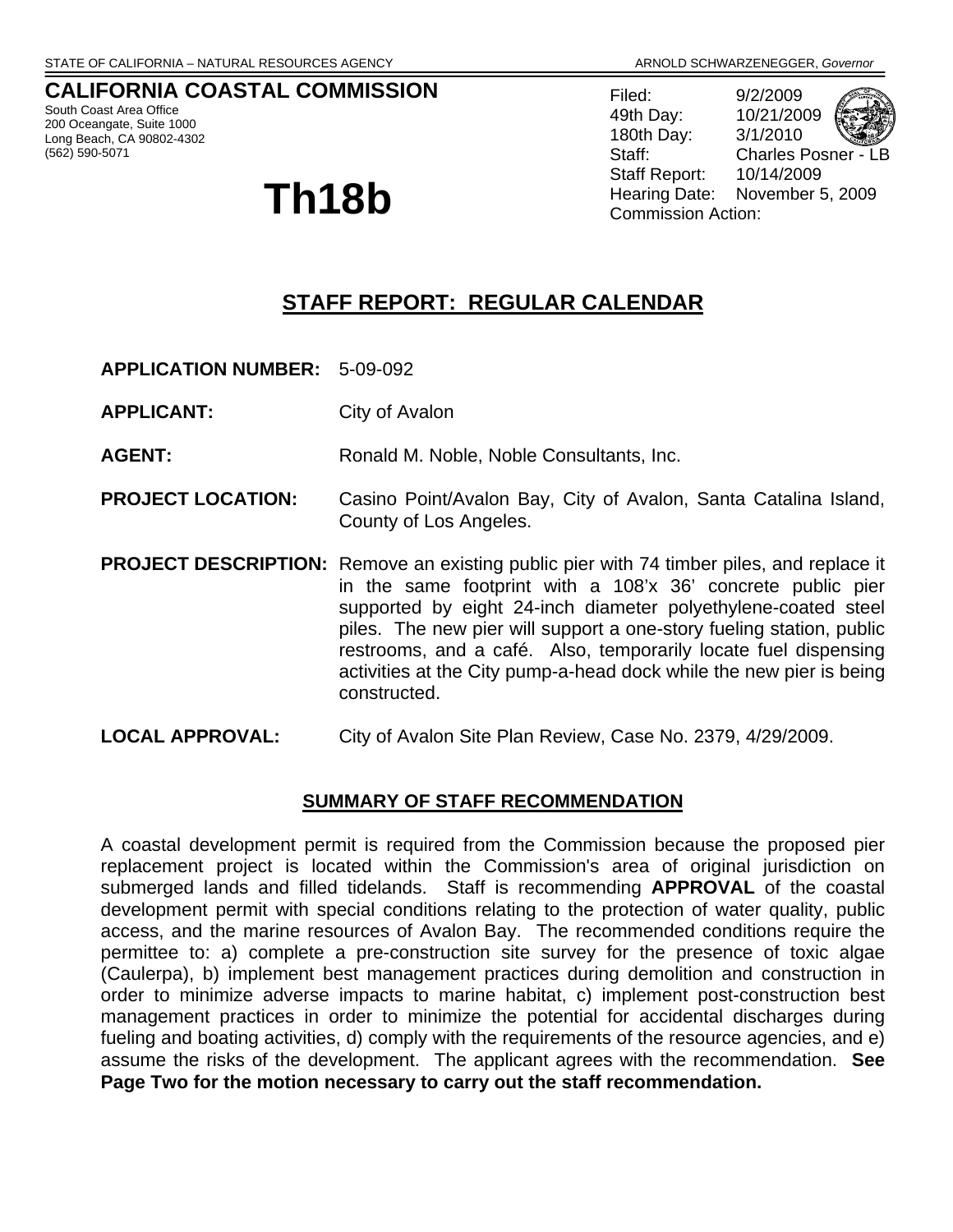## **SUBSTANTIVE FILE DOCUMENTS:**

- 1. City of Avalon certified Local Coastal Program (LCP), May 21, 1981
- 2. Coastal Development Permit 5-00-101 (Catalina Is. Yacht Club Pier, Avalon, SCI).
- 3. Coastal Development Permit 5-00-093 (Howlands Landing Pier, SCI).
- 4. Coastal Development Permit 5-04-019 (Isthmus Cove Pier, SCI).
- 5. U.S. Army Corps of Engineers Permit Application, Project No. SPL-2009-00324-MAS.
- 6. City of Avalon certified Mitigated Negative Declaration for the Avalon Fuel Dock Replacement Project, 4/30/2009.
- 7. Preliminary Geotechnical Evaluation for the Casino Fuel Pier Replacement, Avalon Harbor, California, by Geotechnical Professionals, Inc., 3/14/2008.
- 8. Marine Biological Survey Report and Essential Fish Habitat Analysis for the Casino Fuel Pier Replacement Project, Avalon Harbor, California, by Coastal Resources Management, Inc., 2/4/2009.
- 9. Best Management Practices (BMPs) for Diesel/Gasoline Fuel Dispensing Procedure, by Catalina Freight Line Co. (Revised June 19, 2009).
- 10. Best Management Practices (BMPs) for Avalon Marine Dock Spill Response Procedure, by Catalina Freight Line Co. (Revised June 17, 2009).

# **STAFF NOTE:**

Pursuant to Section 30519 of the Coastal Act, development located within the Commission's area of original jurisdiction requires a coastal development permit from the Commission. The Commission's area of original jurisdiction includes tidelands, submerged lands, and public trust lands, whether filled or unfilled. The proposed project is situated on submerged lands and on filled tidelands within the Commission's area of original jurisdiction. The Commission's standard of review for the proposed development in its area of original jurisdiction is the Chapter 3 policies of the Coastal Act. The City of Avalon certified LCP is advisory in nature and may provide guidance. The proposed project does not conflict with the City of Avalon certified LCP.

## **STAFF RECOMMENDATION:**

The staff recommends that the Commission adopt the following resolution to **APPROVE** the coastal development permit application with special conditions:

## **MOTION:** *"I move that the Commission approve with special conditions Coastal Development Permit 5-09-092 per the staff recommendation."*

The staff recommends a **YES** vote. Passage of the motion will result in **APPROVAL** of the coastal development permit application with special conditions, and adoption of the following resolution and findings, as set forth in this staff report or as modified by staff prior to the Commission's vote. The motion passes only by an affirmative vote of a majority of Commissioners present.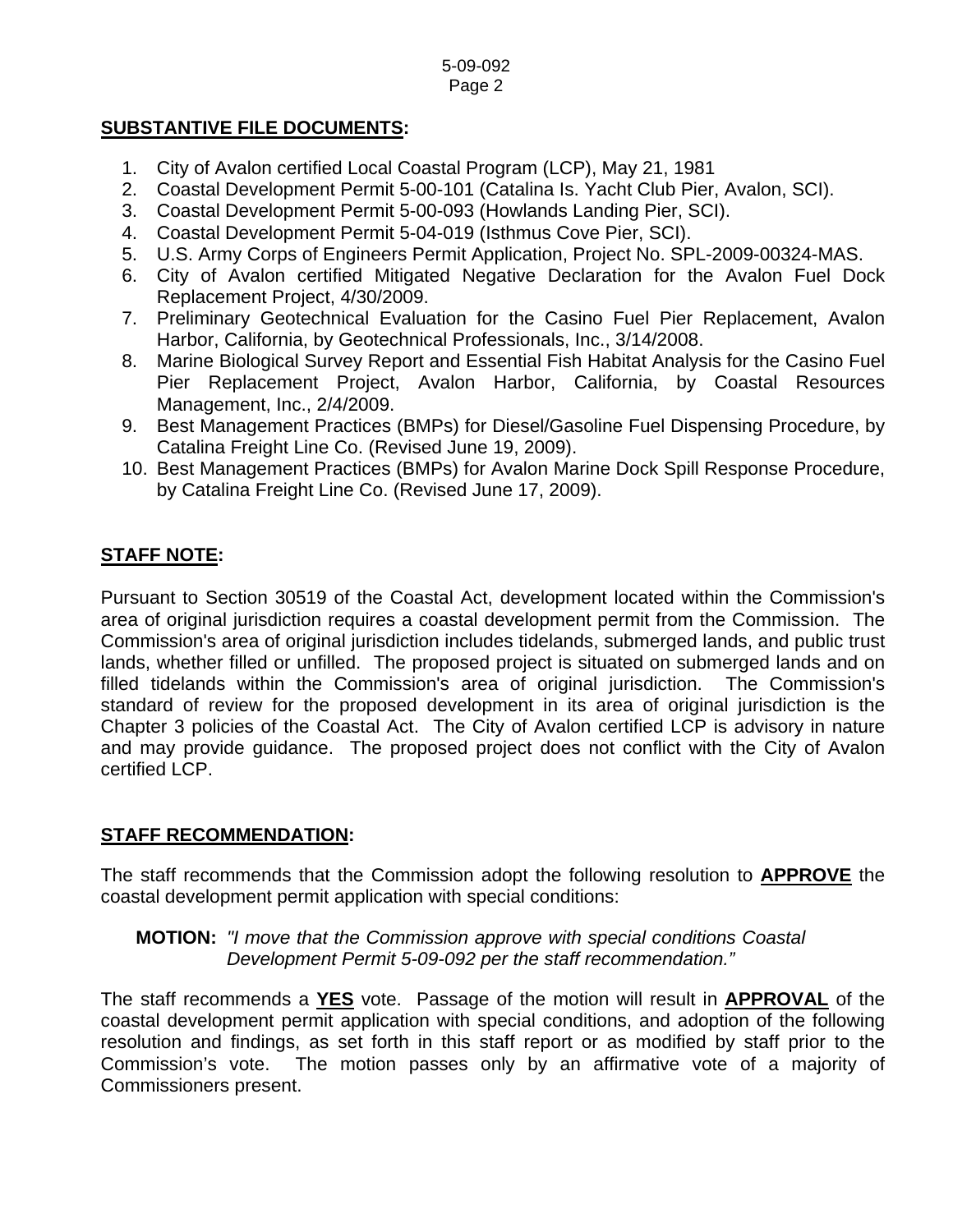## **I. Resolution: Approval with Conditions**

The Commission hereby **APPROVES** a coastal development permit for the proposed development and adopts the findings set forth below on grounds that the development as conditioned will be in conformity with the policies of Chapter 3 of the Coastal Act. Approval of the permit complies with the California Environmental Quality Act because either 1) feasible mitigation measures and/or alternatives have been incorporated to substantially lessen any significant adverse effects of the development on the environment, or 2) there are no further feasible mitigation measures or alternatives that would substantially lessen any significant adverse impacts of the development on the environment.

## **II. Standard Conditions**

- 1. Notice of Receipt and Acknowledgment. The permit is not valid and development shall not commence until a copy of the permit, signed by the permittee or authorized agent, acknowledging receipt of the permit and acceptance of the terms and conditions, is returned to the Commission office.
- 2. Expiration. If development has not commenced, the permit will expire two years from the date this permit is reported to the Commission. Development shall be pursued in a diligent manner and completed in a reasonable period of time. Application for extension of the permit must be made prior to the expiration date.
- 3. Interpretation. Any questions of intent or interpretation of any condition will be resolved by the Executive Director or the Commission.
- 4. Assignment. The permit may be assigned to any qualified person, provided assignee files with the Commission an affidavit accepting all terms and conditions of the permit.
- 5. Terms and Conditions Run with the Land. These terms and conditions shall be perpetual, and it is the intention of the Commission and the permittee to bind all future owners and possessors of the subject property to the terms and conditions.

## **III. Special Conditions**

### 1. Permit Compliance

 The permitted use of the approved development is for boating-related and visitor-serving recreation uses only. All development must occur in strict compliance with the proposal as set forth in the application for permit, subject to any special conditions. Any deviation from the approved plans must be submitted for review by the Executive Director to determine whether an amendment to this coastal development permit is required.

#### 2. Protection of Marine Resources

 In order to minimize adverse environmental impacts and the unpermitted deposition, spill or discharge of any liquid or solid into Avalon Bay, the permittee shall implement the following demolition, staging, and construction best management practices: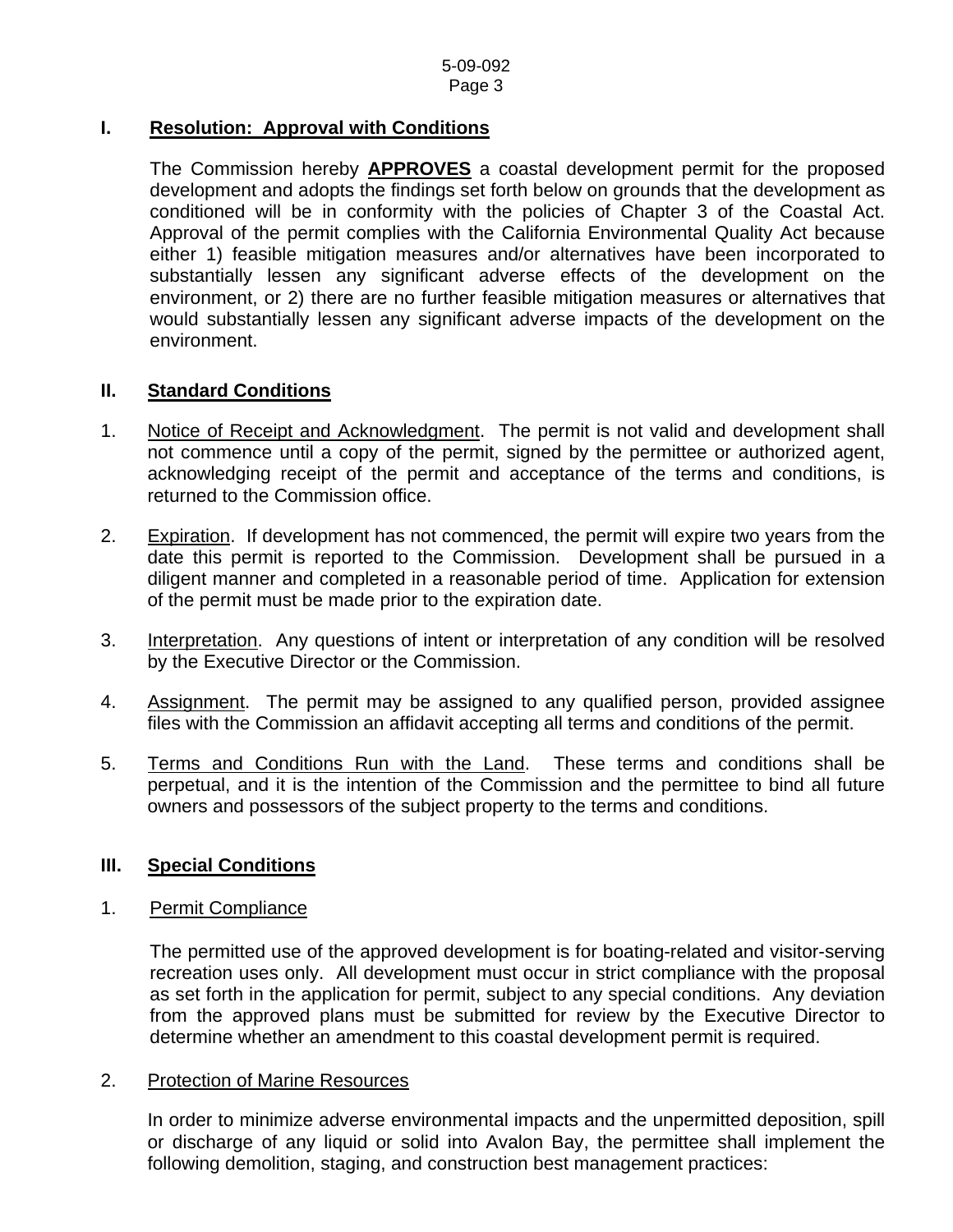- A. No pile driving equipment (e.g., impact hammers, vibratory hammers or any other pile driving hammers) shall be utilized.
- B. Where permitted, disturbance to the ocean bottom and intertidal areas shall be minimized.
- C. Prior to demolition, and during site preparation molluscs (clams, snails, etc.), echinoderms (sea stars, urchins, sea cucumbers), arthropods (crabs, etc.) and other native marine animals found at the project site shall be relocated to another part of the bay when possible.
- D. Sand from the beach, cobbles, or shoreline rocks shall not be used for construction material.
- E. Netting, sandbags, tarps and/or other forms of barriers shall be installed between the water and work areas and equipment storage areas to prevent any unpermitted material from entering Avalon Bay or the sea.
- F. Floating booms shall be maintained around the project site in order to capture floating debris during all demolition and construction phases.
- G. Staging and storage of construction machinery and storage of debris shall not take place on any beach.
- H. Machinery or construction materials not essential for project improvements are prohibited at all times in the subtidal or intertidal zones.
- I. If turbid conditions are generated during demolition and construction, silt curtains shall be utilized to control turbidity.
- J. The storage or stockpiling of soil, silt, other organic or earthen materials, or any materials and chemicals related to the construction shall not occur where such materials/chemicals could pass into the waters of Avalon Bay or the sea. Stockpiled fill shall be stabilized with geofabric covers or other appropriate cover.
- K. Spills of construction equipment fluids or other hazardous materials shall be immediately contained on-site and disposed of in an environmentally safe manner as soon as possible. Disposal within the coastal zone shall require a coastal development permit.
- L. Construction vehicles operating at the project site shall be inspected daily to ensure there are no leaking fluids. If there are leaking fluids, the construction vehicles shall be serviced immediately. Equipment and machinery shall be serviced, maintained and washed only in confined areas specifically designed to control runoff and prevent discharges into Avalon Bay or the sea. Thinners, oils or solvents shall not be discharged into sanitary or storm sewer systems.
- M. Washout from concrete trucks shall be disposed of at a location not subject to runoff and more than fifty feet away from all storm drains, open ditches and surface waters.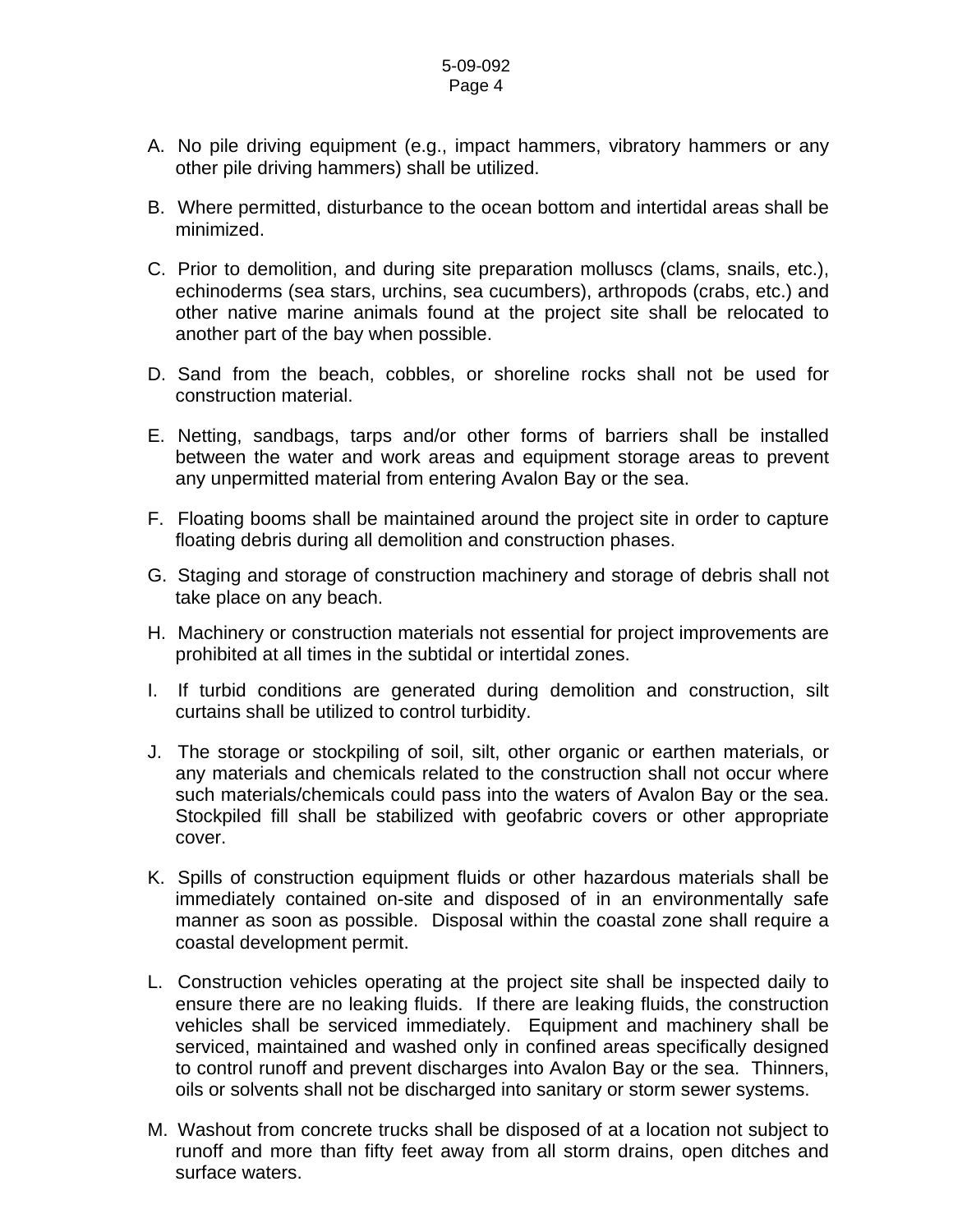- N. All floatable debris and trash generated by construction activities within the project area shall be disposed of as soon as possible or at the end of each day.
- O. All grading and excavation areas shall be properly covered and sandbags and/or ditches shall be used to prevent runoff from leaving the site, and measures to control erosion must be implemented at the end of each day's work.
- P. In the event that lead-contaminated soils or other toxins or contaminated material are discovered on the site, such matter shall be stockpiled and transported off-site only in accordance with Department of Toxic Substances Control (DTSC) rules and/or Regional Water Quality Control Board (RWQCB) regulations.
- Q. The permittee shall dispose of all demolition and construction debris resulting from the proposed project at an appropriate location. If the disposal site is located within the coastal zone, a coastal development permit or an amendment to this permit shall be required before disposal can take place.
- R. At the end of the construction period, the permittee shall inspect the project area and ensure that no debris, trash or construction material has been left on the shore or in the water, and that the project has not created any hazard to navigation.

 The permittee shall include the requirements of this condition on all plans and contracts issued for the project. The permittee shall implement and carry out the project staging and construction plan during all demolition, staging, and construction activities.

### 3. Public Access To and Along the Shoreline

The applicant and the development shall not interfere with public access along the shoreline in the project area, except for the temporary disruptions that may occur during the completion of the permitted development.

## 4. *Caulerpa taxifolia* (Toxic Algae) Pre-Construction Survey

- A. Not earlier than 90 days nor later than 30 days prior to commencement or recommencement of any disturbance of the intertidal or subtidal areas authorized under this coastal development permit, the permittee shall undertake a survey of the project area and a buffer area at least ten meters beyond the project area to determine the presence of the invasive alga *Caulerpa taxifolia*. The survey shall include a visual examination of the substrate.
- B. The survey protocol shall be prepared in consultation with the Regional Water Quality Control Board, the California Department of Fish and Game, and the National Marine Fisheries Service.
- C. Within five (5) business days of completion of the survey, the permittee shall submit the survey for the review and approval of the Executive Director; and to the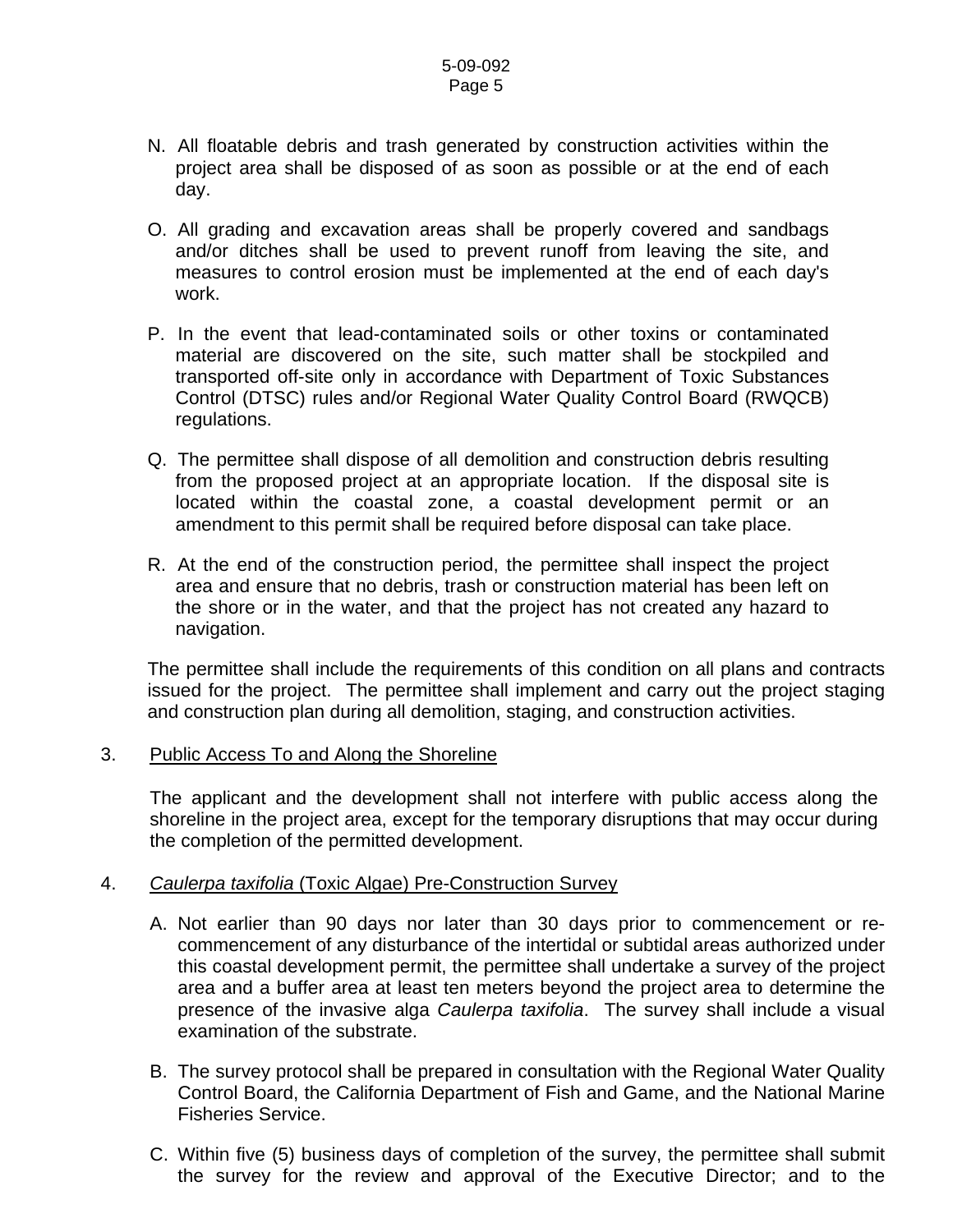Surveillance Subcommittee of the Southern California Caulerpa Action Team (SCCAT). The SCCAT Surveillance Subcommittee may be contacted through William Paznokas, California Department of Fish & Game (858/467-4218) or Robert Hoffman, National Marine Fisheries Service (562/980-4043).

D. If *Caulerpa taxifolia* is found within the project or buffer areas, the permittee shall not proceed with the project until 1) the permittee provides evidence to the Executive Director that all *C. taxifolia* discovered within the project and/or buffer area has been eliminated in a manner that complies with all applicable governmental approval requirements, including but not limited to those of the California Coastal Act, or 2) the permittee has revised the project to avoid any contact with *C. taxifolia*. No revisions to the project shall occur without a Coastal Commission approved amendment to this coastal development permit unless the Executive Director determines that no amendment is legally required.

### 5. Conformance with the Requirements of the Resource Agencies

 The permittee shall comply with all requirements, requests and mitigation measures from the California Department of Fish and Game, Regional Water Quality Control Board, U.S. Army Corps of Engineers, and the U.S. Fish and Wildlife Service with respect to preservation and protection of water quality and marine environment. Any change in the approved project that may be required by the above-stated agencies shall be submitted to the Executive Director in order to determine if the proposed change shall require a permit amendment pursuant to the requirements of the Coastal Act and the California Code of Regulations. No changes to the approved development shall occur without a Commission amendment to this coastal development permit or a new coastal development permit, unless the Executive Director determines that no amendment or new permit is required.

#### 6. Best Management Practices (BMP) Program

By acceptance of this permit, the applicant agrees that the water-borne berthing of boat(s) in the approved dock and/or boat slip will be managed in a manner that protects water quality pursuant to the implementation of the following BMPs:

- A. Boat Cleaning and Maintenance Measures:
	- 1. In-water top-side and bottom-side boat cleaning shall minimize the discharge of soaps, paints and debris.
	- 2. In-the-water hull scraping or any process that occurs under water that results in the removal of paint from boat hulls is prohibited. Only detergents and cleaning components that are designated by the manufacturer as phosphatefree and biodegradable shall be used, and only minimal amounts shall be used.
	- 3. The applicant shall minimize the use of detergents and boat cleaning and maintenance products containing ammonia, sodium hypochlorite, chlorinated solvents, petroleum distillates or lye.
- B. Solid and Liquid Waste Management Measures: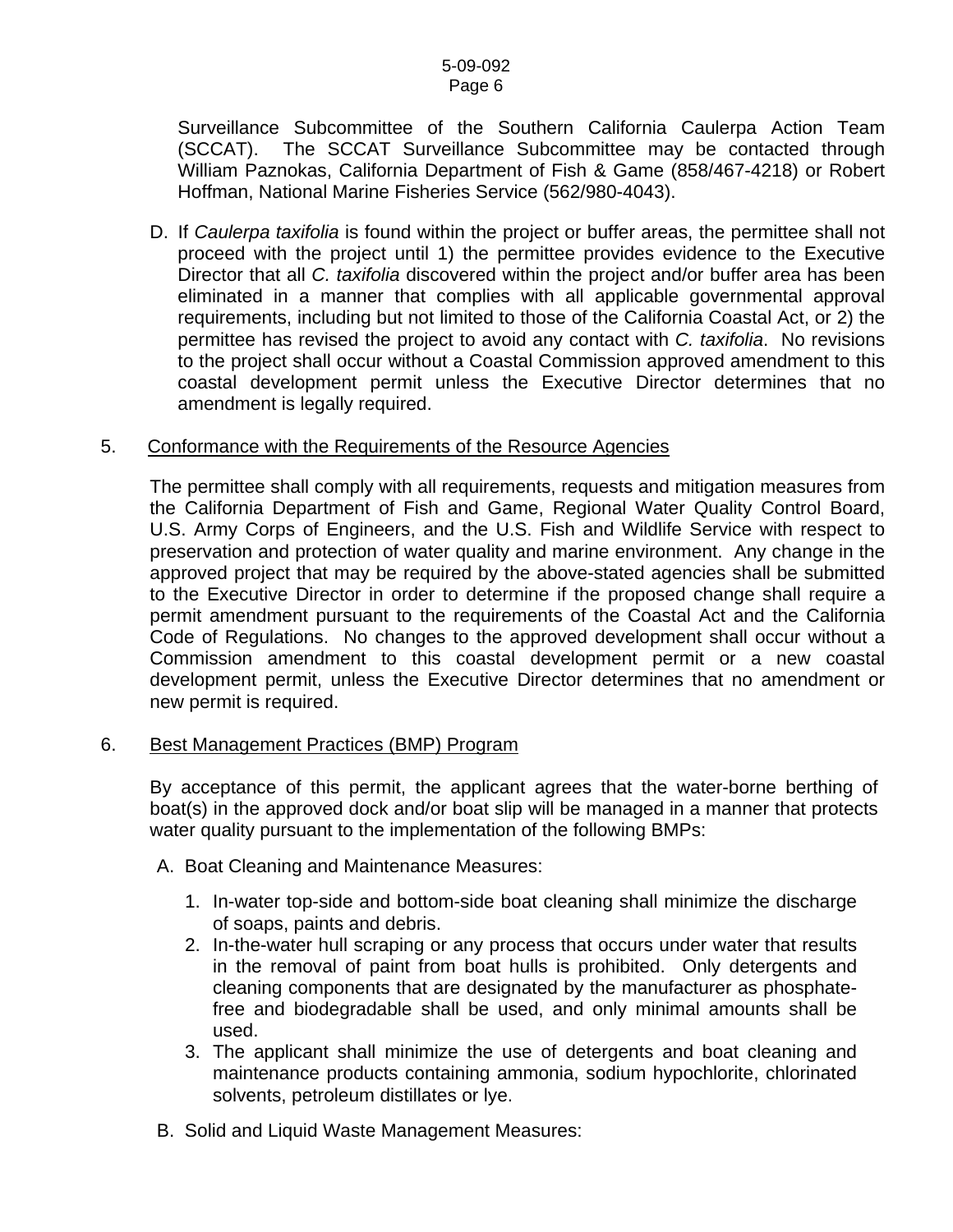All trash, recyclables, and hazardous wastes or potential water contaminants, including old gasoline or gasoline with water, absorbent materials, oily rags, lead acid batteries, anti-freeze, waste diesel, kerosene and mineral spirits shall be disposed of in a proper manner and shall not at any time be disposed of in the water or gutter.

C. Petroleum Control Management Measures:

BMPs shall be implemented to minimize the potential for accidental discharges during fueling activities. Oil absorbent materials should be examined at least once a year and replaced as necessary. The applicant shall recycle the materials, if possible, or dispose of them in accordance with hazardous waste disposal regulations. The boaters shall regularly inspect and maintain engines, seals, gaskets, lines and hoses in order to prevent oil and fuel spills. Boaters shall to use preventive engine maintenance, oil absorbents, bilge pump-out services, or steam cleaning services as much as possible to clean oily bilge areas. Bilges shall be cleaned and maintained. The use of detergents or soaps that can be discharged by bilge pumps is prohibited.

7. Assumption of Risk

By acceptance of this permit, the applicant, on behalf of (1) itself; (2) its successors and assigns and (3) any other holder of the possessory interest in the development authorized by this permit, acknowledges and agrees (i) that the site may be subject to hazards from waves, storm waves, flooding and erosion; (ii) to assume the risks to the applicant and the property that is the subject of this permit of injury and damage from such hazards in connection with this permitted development; (iii) to unconditionally waive any claim of damage or liability against the Commission, its officers, agents, and employees for injury or damage from such hazards; (iv) to indemnify and hold harmless the Commission, its officers, agents, and employees with respect to the Commission's approval of the project against any and all liability, claims, demands, damages, costs (including costs and fees incurred in defense of such claims), expenses, and amounts paid in settlement arising from any injury or damage due to such hazards; and (v) to agree to include a provision in any subsequent sublease or assignment of the development authorized by this permit requiring the sublessee or assignee to submit a written agreement to the Commission, for the review and approval of the Executive Director, incorporating all of the foregoing restrictions identified in (i) through (v).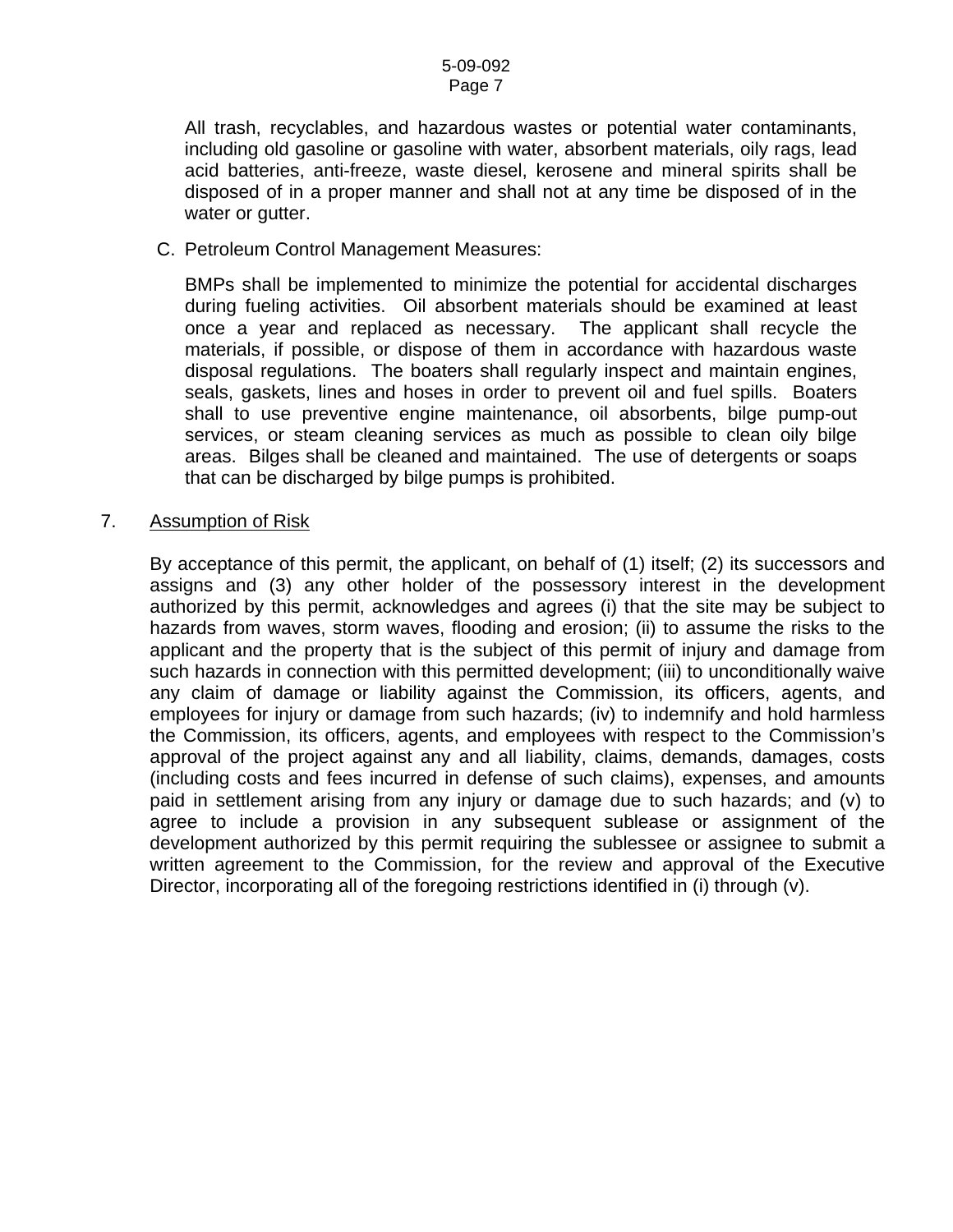# **IV. Findings and Declarations**

The Commission hereby finds and declares:

## **A. Project Description**

The proposed project involves the replacement of the Avalon Bay Fuel Pier on Catalina Island (See Exhibits). The existing 108'x 36' public pier supports a one-story structure that contains a fueling station, public restrooms, a convenience store and a small café (Exhibit #3). The pier serves tour boats, private yachts and visiting boaters as the only on-water fueling facility in Avalon. The existing timber pier and its 74 decaying timber piles will be removed. The pier will be replaced in the same footprint with a new 108'x 36' concrete pier supported by eight 24-inch diameter steel piles (Exhibit #5). The eight new steel piles will be protected with a three-layer polyethylene covering. The new pier, like the old one being replaced, will support a fueling station (with new fuel dispensers), public restrooms, a convenience store and a small café inside a one-story structure (Exhibit #6). An existing dinghy dock and a seasonal fuel float (deployed in summer only) will be re-attached to the new pier upon its completion (Exhibit #4). The four existing underground fuel storage tanks, located on the land next to the pier, will not be altered as part of the proposed project, although they will be temporarily out of service.



Casino Point Fuel Pier, Avalon Bay, March 2008.

The proposed demolition and construction is expected to commence in late 2009 and take about six months to complete. The project staging area will be situated on the land area adjacent to the pier. A land-based crane will be used during demolition and construction.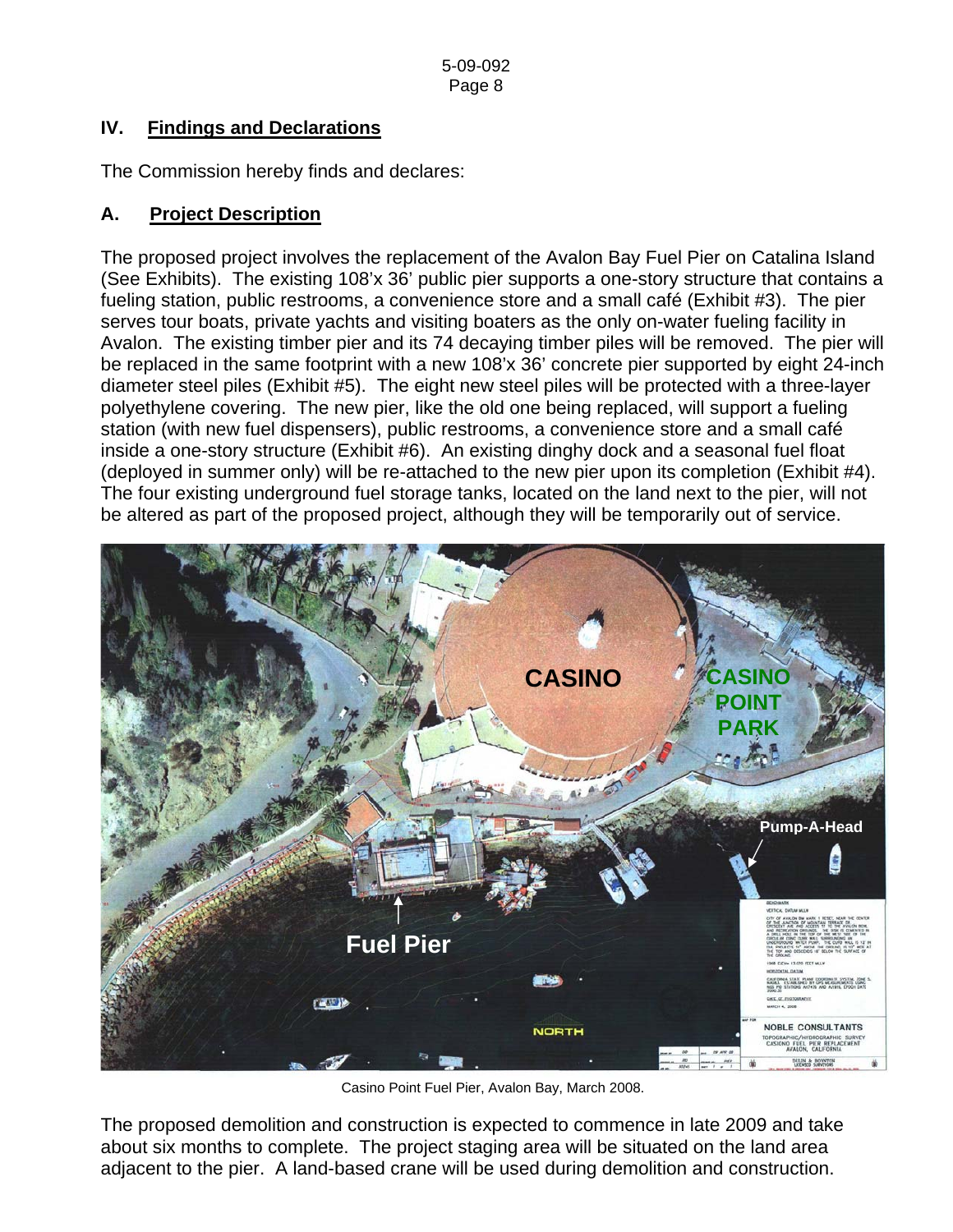The bedrock under the pier, which is very hard, is covered by a layer of rock rubble (Exhibit #5). After the old pier structure is removed from the site and barged to the mainland for disposal, workers using hand-held tools will move (side cast) the loose rocks away from the eight pile locations in order to prepare the bay bottom for the placement of the new steel piles onto bedrock (Exhibit #7). At low tide, the water will be 0-to-3 feet deep at the eight pile locations; zero feet at the four locations closest to the existing engineered rock shoreline. Four temporary 48-inch diameter caissons will be used during the placement of the four piles located closest to the engineered rock shoreline in order to prevent damage to the seawall (Exhibit #5). All eight 24-inch diameter steel piles will be secured to bedrock with high strength rock anchors (drill-in-place cast concrete technology). Each pile will be secured in place with a 1.75-inch diameter steel rod placed inside a hole drilled to a depth of about fifteen feet into the bedrock. The eight steel piles will be filled with concrete and protected with a three-layer polyethylene coat. The surface of the new pier deck will be about eight feet higher than the mean high tide line (+12' MLLW - Exhibit #5).

The applicant had originally proposed to hammer the eight steel piles a few inches into the underlying bedrock. Based on concerns raised by Commission staff, the applicant has revised the project (10/6/2009) to eliminate hammering and pile driving in order to avoid creating loud underwater noises that could have significant adverse effects on fish and marine mammals (Exhibit #7). The tools that will be used to construct the proposed pier will not exceed the noise levels predicted to harm or kill marine fish and marine mammals (a maximum peak of 206 dB, and an accumulated 183 dB SEL at ten meters from the source, are the underwater noise thresholds for juvenile fish; and a maximum peak of 160 dB at three hundred feet from the source is the underwater noise threshold for marine mammals). Drilling for the 1.75- inch diameter high tension rod will be accomplished inside the pile by use of a small size Air-Track drill, after the pile is set. The air compressor drill used to install the rock anchors for the piles will generate 75-87 dBA, but the sound from drilling will be muffled because the drilling will be inside the steel pipes. Therefore the noise, which is minimal, will be mostly contained inside each hollow steel pile.

While Avalon's only in-water fuel facility is out of service during the (six month) construction period, the City proposes to implement an interim plan for providing fuel to boaters. The interim plan involves the use of the City-owned Pump-a-Head waste disposal dock located on Casino Point, about two hundred feet east of the proposed pier (Exhibit #2). Fuel will be provided to the dispensers on the floating dock through a fuel hose attached to land-based fuel storage tanker trucks. Safety equipment and a small office will be contained inside an 8'x 16' portable trailer placed temporarily in the Casino Point parking lot.

The interim fuel dock and the proposed new pier are both located within the protected waters of Avalon Bay (Exhibit #2). The south facing shoreline in the project area is comprised of an engineered rock shoreline which will not be altered as part of the proposed project. The sloping bay bottom at the project site is comprised of loose rocks. On October 31, 2008, marine biologists Rick Ware and Stephen Whitaker surveyed the project area and found no eelgrass (*Zostera marina*) or noxious algae (*Caulerpa taxifolia).* Low underwater lights levels beneath the existing pier contribute to low biological diversity. The proposed project has received the approval of the City of Avalon Planning Commission. The applicant has received a preliminary approval from the U.S. Army Corps of Engineers (Project No. SPL-2009-00324- MAS), and has applied for a Section 401 Certification from the California Regional Water Quality Control Board.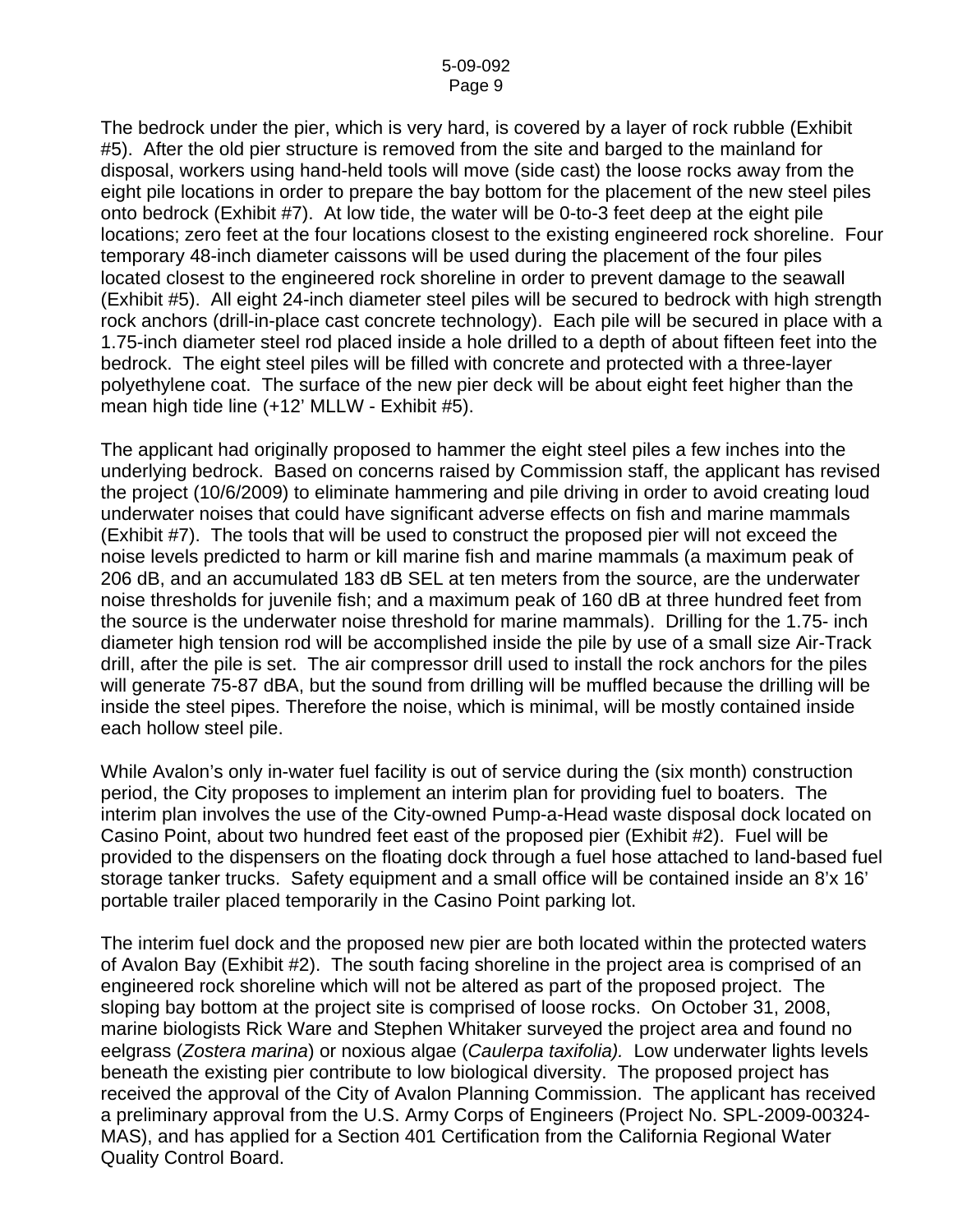## **B. Marine Resources – Water Quality**

The Coastal Act contains policies that address development in or near coastal waters. The proposed project is located in the coastal waters of Avalon Bay at Catalina Island (See Exhibits). The standard of review development proposed in coastal waters is the Chapter 3 policies of the Coastal Act, including the following marine resource policies. Sections 30230 and 30231 of the Coastal Act require the protection of biological productivity, public recreation and marine resources. Section 30240 of the Coastal Act requires that the proposed project shall be sited and designed to prevent impacts which would significantly degrade environmentally sensitive habitat areas. The intertidal and subtidal areas of Avalon Bay contain environmentally sensitive habitat areas, which shall be protected from the adverse impacts of development. The permit is conditioned to protect these marine resources.

Section 30230 of the Coastal Act states:

 Marine resources shall be maintained, enhanced, and where feasible, restored. Special protection shall be given to areas and species of special biological or economic significance. Uses of the marine environment shall be carried out in a manner that will sustain the biological productivity of coastal waters and that will maintain healthy populations of all species of marine organisms adequate for longterm commercial, recreational, scientific, and educational purposes.

Section 30231 of the Coastal Act states:

 The biological productivity and the quality of coastal waters, streams, wetlands, estuaries, and lakes appropriate to maintain optimum populations of marine organisms and for the protection of human health shall be maintained and, where feasible, restored through, among other means, minimizing adverse effects of waste water discharges and entrainment, controlling runoff, preventing depletion of ground water supplies and substantial interference with surface water flow, encouraging waste water reclamation, maintaining natural vegetation buffer areas that protect riparian habitats, and minimizing alteration of natural streams.

Section 30240 of the Coastal Act states:

(a) Environmentally sensitive habitat areas shall be protected against any significant disruption of habitat values, and only uses dependent on such resources shall be allowed within such areas.

(b) Development in areas adjacent to environmentally sensitive habitat areas and parks and recreation areas shall be sited and designed to prevent impacts which would significantly degrade such areas, and shall be compatible with the continuance of such habitat areas.

The proposed project involves the reconstruction of the City's fuel pier. The new pier is the same size and in the same footprint as the pier being replaced. The old pier, with 74 piles, is made of timber and is deteriorating. The new pier will be constructed with reinforced concrete and will be supported by eight 24-inch diameter steel pipe piles coated with polyethylene. The steel piles will be secured onto underlying bedrock with high strength rock anchors. All utilities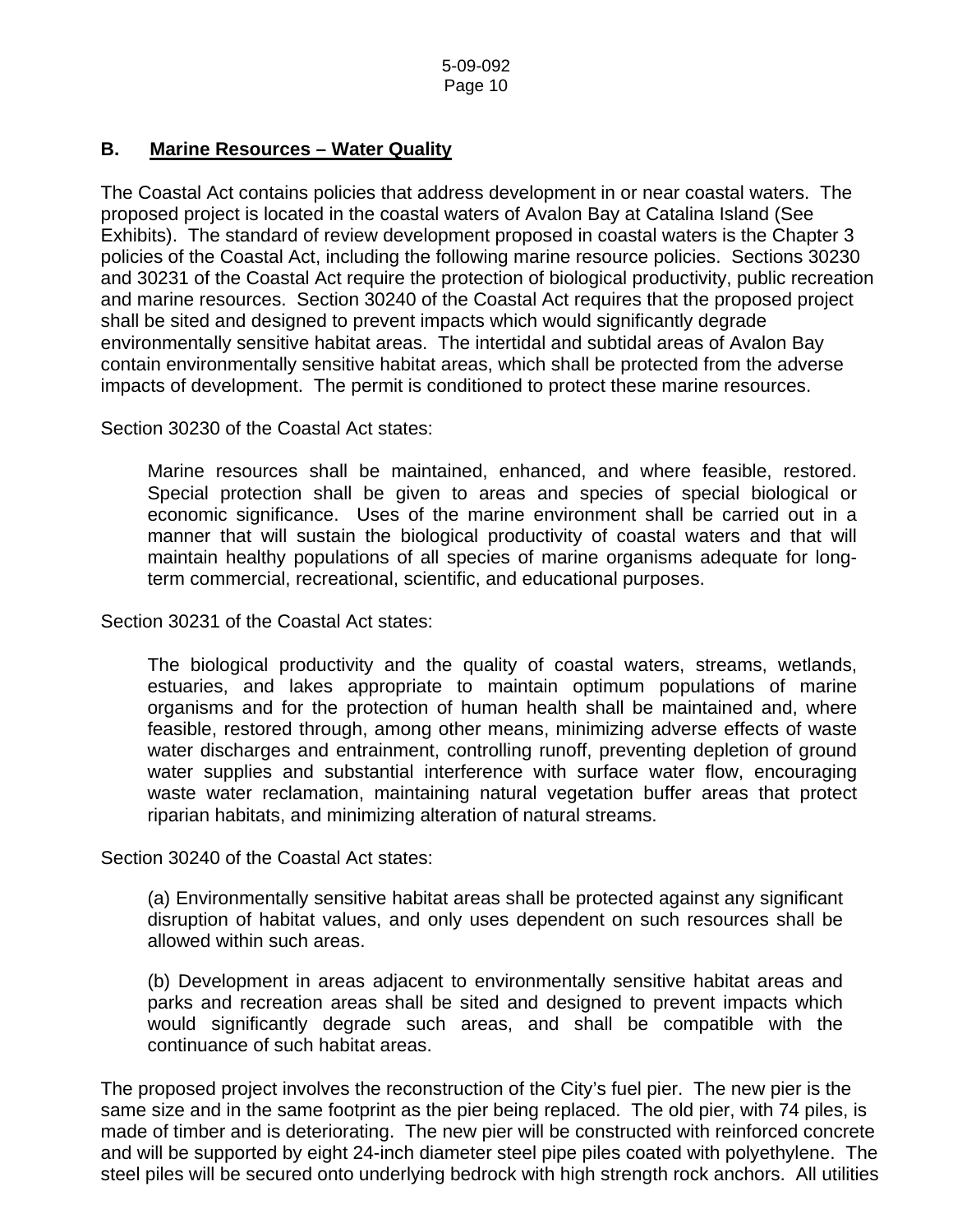and piping for the new fuel pumps/dispensers, restrooms and concessions will be routed through an enclosed utility trench in the pier deck that is accessed from the top (Exhibit #5).

The materials being used to construct the new pier (concrete, steel and polyethylene) are generally considered to be environmentally superior to chemically-treated timber in the ocean environment. Treated timber can leach chemicals into the water, while concrete and steel have not been found to leach significant amounts of toxins into the environment. Commission staff has consulted the California Department of Fish and Game (DFG) regarding the use of polyethylene to seal and protect pier supports that come into contact with the water. The use of polyethylene in the construction of new piers is routinely approved by the DFG.

Due to the project's location in and over coastal waters, it is necessary to ensure that construction activities will be carried out in a manner that will not adversely affect recreation, water quality or marine resources. The potential adverse impacts to water quality and marine resources include: 1) temporary loss of habitat and increased water turbidity caused by placement of the eight new piles, 2) temporary noise impacts during pile placement, and 3) discharges of contaminated runoff during construction and as a result of accidents during ongoing fueling activities. The proposed project includes the implementation of specific best management practices to mitigate the potential adverse impacts of the project. The proposed best management practices are listed in the following file documents:

- City of Avalon certified Mitigated Negative Declaration for the Avalon Fuel Dock Replacement Project, 4/30/2009.
- Marine Biological Survey Report and Essential Fish Habitat Analysis for the Casino Fuel Pier Replacement Project, Avalon Harbor, California, by Coastal Resources Management, Inc., 2/4/2009.
- Best Management Practices (BMPs) for Diesel/Gasoline Fuel Dispensing Procedure, by Catalina Freight Line Co. (Revised June 19, 2009).
- Best Management Practices (BMPs) for Avalon Marine Dock Spill Response Procedure, by Catalina Freight Line Co. (Revised June 17, 2009).

The proposed best management practices include provisions to prevent discharges into the water during demolition and construction (e.g., sand bagging, runoff diversions, and silt curtains) and also during the ongoing fueling operations that will be conducted at the new pier.

There will be no net loss of intertidal or subtidal habitat area as a result of the proposed project, and the project will not impact any designated Marine Protected areas. The 74 existing timber piles (many with concrete jackets) supporting the existing pier occupy approximately 124 square feet of intertidal and subtidal habitat area. All 74 existing piles will be removed. The eight proposed 24-inch diameter piles will occupy approximately 25 square feet of intertidal and subtidal habitat area (four piles are in the intertidal zone and four piles are in the subtidal zone). Therefore, the proposed project will result in a net increase of about 99 square feet of habitat area.

The proposed project will result in the temporary loss of habitat and increase in water turbidity during the bottom disturbance that will occur with the placement of the eight new piles, but the Marine Biological Survey Report states that the disturbed habitat in the project area (the area beneath the pier) will be completely recolonized within one-to-three years, and the project will result in a long-term beneficial impact to marine resources because of the increase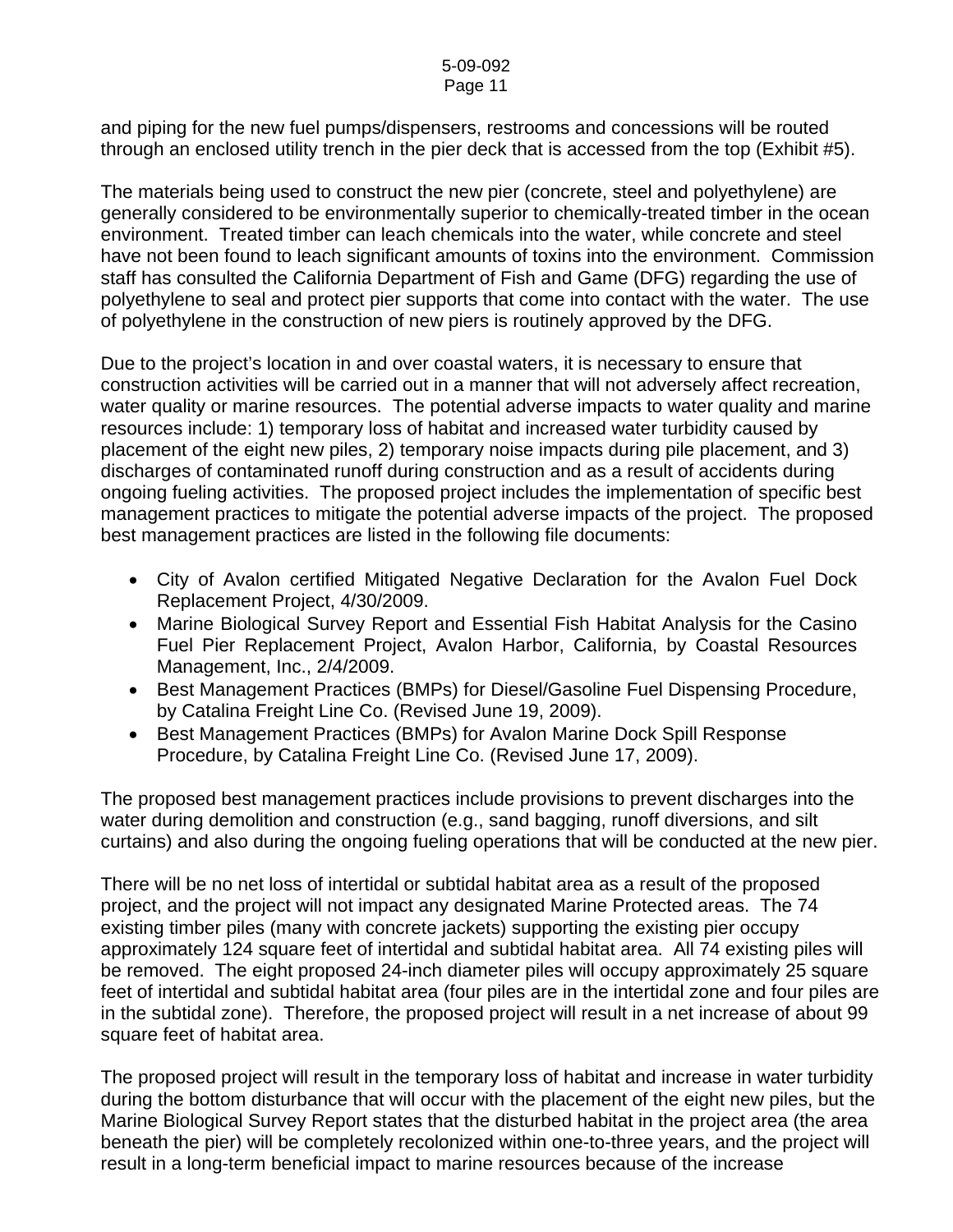(approximately 99 square feet) in rocky bottom habitat area created by the removal of the old timber piles. Silt curtains will be used to control turbidity. On October 31, 2008, marine biologists Rick Ware and Stephen Whitaker surveyed the project area and found no eelgrass (*Zostera marina*) or noxious algae (*Caulerpa taxifolia).* Low underwater lights levels beneath the existing pier contribute to low biological diversity. Therefore, no eelgrass will be affected by the proposed project.

Minimal noise will be generated during the removal and installation of pier piles, pier deck construction, and the use of heavy land-based machinery. The project's mitigated negative declaration and the Marine Biological Survey Report (Marine Biological Survey Report and Essential Fish Habitat Analysis for the Casino Fuel Pier Replacement Project, Avalon Harbor, California, by Coastal Resources Management, Inc., 2/4/2009) both address noise impacts, and both state that noise impacts will be less than significant. The proposed project does not include any pile driving that could create loud underwater noises that would adversely affect fish and marine mammals (Exhibit #7). A maximum peak of 206 dB at ten meters from the source and an accumulated 183 dB SEL as measured ten meters from the source is the estimated harmful noise threshold for juvenile fish. A maximum peak of 160 dB at three hundred feet from the source is the noise level predicted to harm marine mammals. The air compressor drill used to install the rock anchors for the piles will generate 75-87 dBA, but the sound from drilling will be muffled because the drilling will be inside the steel pipes. The Marine Biological Survey Report states that noise will have a less than significant effect on seabirds (i.e., gulls, cormorants and pelicans) because there are no seabird breeding sites nearby and the birds have acclimated to noise levels in the harbor area. Also, no bald eagle nests are in the vicinity of the project.

In order to prevent adverse impacts to marine waters from construction and demolition activities, the Commission is imposing **Special Condition Two**, which requires that specific mitigation measures be implemented in order to ensure that water quality, biological productivity and marine resources are protected as required by Sections 30230, 30231 and 30240 of the Coastal Act. Special Condition Two requires the permittee to implement the following best management practices in order to minimize potential adverse environmental impacts:

- No pile driving equipment (e.g., impact hammers, vibratory hammers or any other pile driving hammers) shall be utilized.
- Where permitted, disturbance to the ocean bottom and intertidal areas shall be minimized.
- Prior to demolition, and during site preparation molluscs (clams, snails, etc.), echinoderms (sea stars, urchins, sea cucumbers), arthropods (crabs, etc.) and other native marine animals found at the project site shall be relocated to another part of the bay when possible.
- Sand from the beach, cobbles, or shoreline rocks shall not be used for construction material.
- Netting, sandbags, tarps and/or other forms of barriers shall be installed between the water and work areas and equipment storage areas to prevent any unpermitted material from entering Avalon Bay.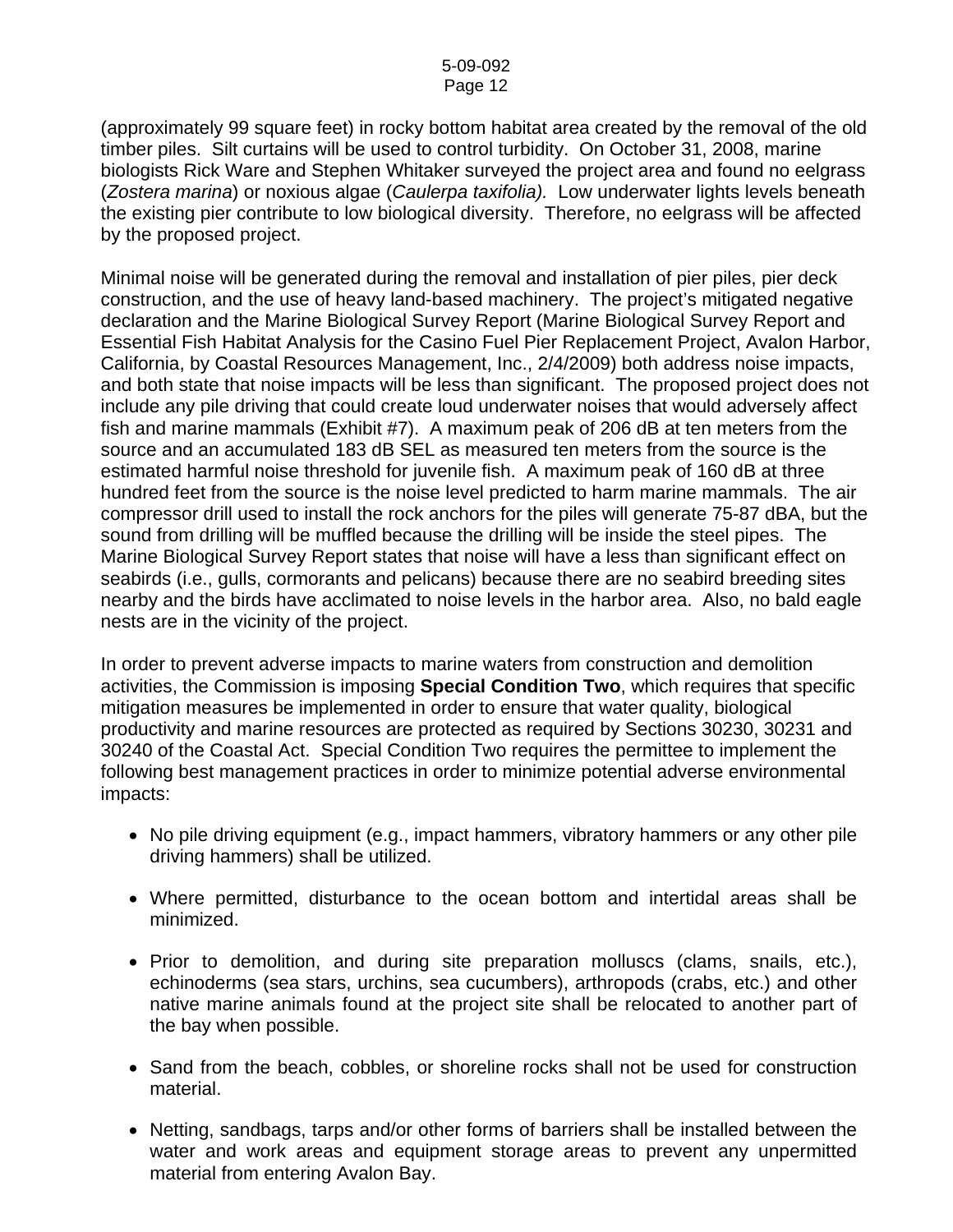#### 5-09-092 Page 13

- Floating booms shall be maintained around the project site in order to capture floating debris during all demolition and construction phases.
- Staging and storage of construction machinery and storage of debris shall not take place on any beach.
- Machinery or construction materials not essential for project improvements are prohibited at all times in the subtidal or intertidal zones.
- If turbid conditions are generated during demolition and construction, silt curtains shall be utilized to control turbidity.
- The storage or stockpiling of soil, silt, other organic or earthen materials, or any materials and chemicals related to the construction shall not occur where such materials/chemicals could pass into the waters of Avalon Bay. Stockpiled fill shall be stabilized with geofabric covers or other appropriate cover.
- Spills of construction equipment fluids or other hazardous materials shall be immediately contained on-site and disposed of in an environmentally safe manner as soon as possible. Disposal within the coastal zone shall require a coastal development permit.
- Construction vehicles operating at the project site shall be inspected daily to ensure there are no leaking fluids. If there are leaking fluids, the construction vehicles shall be serviced immediately. Equipment and machinery shall be serviced, maintained and washed only in confined areas specifically designed to control runoff and prevent discharges into Avalon Bay. Thinners, oils or solvents shall not be discharged into sanitary or storm sewer systems.
- Washout from concrete trucks shall be disposed of at a location not subject to runoff and more than fifty feet away from all storm drains, open ditches and surface waters.
- All floatable debris and trash generated by construction activities within the project area shall be disposed of as soon as possible or at the end of each day.
- All grading and excavation areas shall be properly covered and sandbags and/or ditches shall be used to prevent runoff from leaving the site, and measures to control erosion must be implemented at the end of each day's work.
- In the event that lead-contaminated soils or other toxins or contaminated material are discovered on the site, such matter shall be stockpiled and transported off-site only in accordance with Department of Toxic Substances Control (DTSC) rules and/or Regional Water Quality Control Board (RWQCB) regulations.
- The permittee shall dispose of all demolition and construction debris resulting from the proposed project at an appropriate location. If the disposal site is located within the coastal zone, a coastal development permit or an amendment to this permit shall be required before disposal can take place.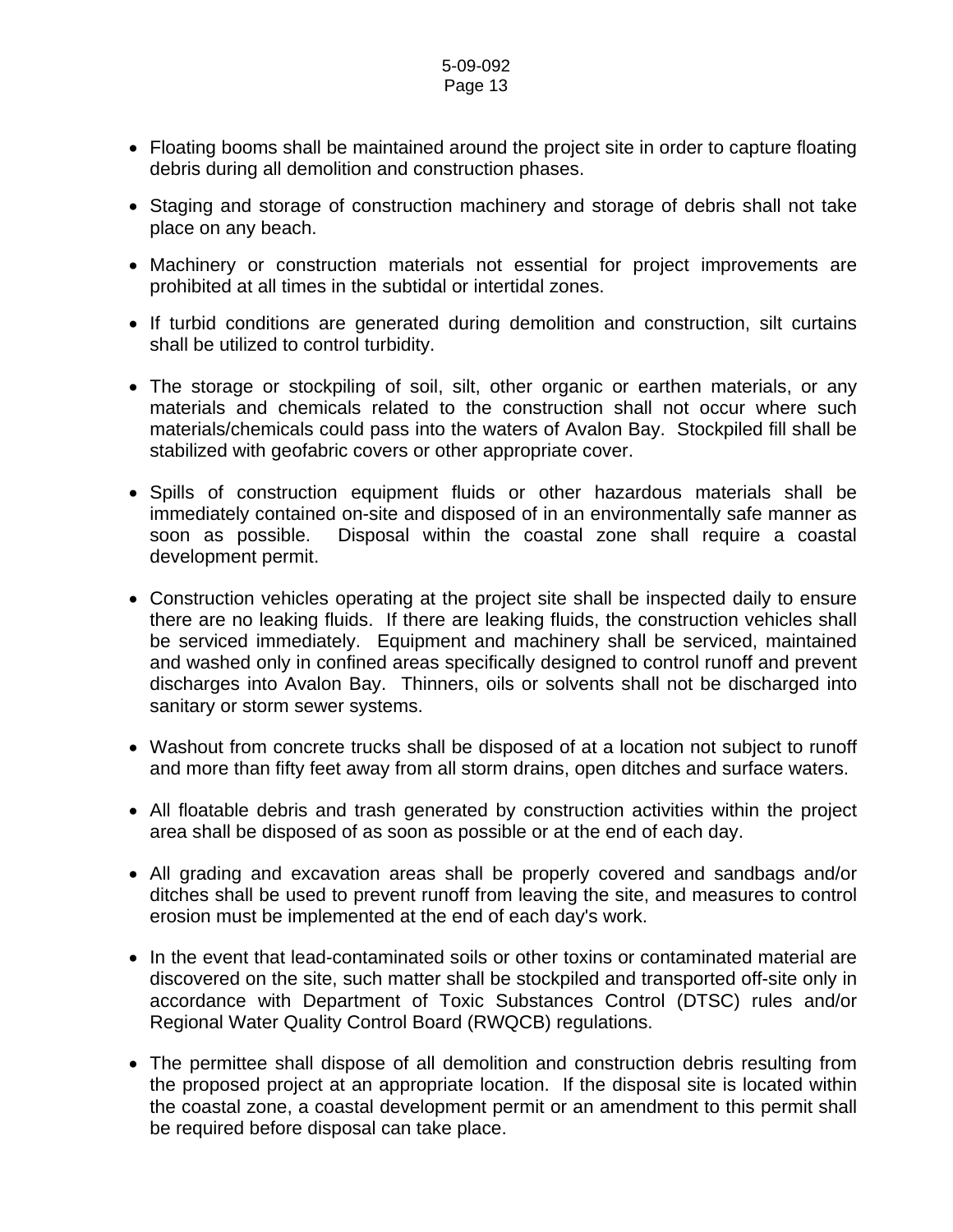• At the end of the construction period, the permittee shall inspect the project area and ensure that no debris, trash or construction material has been left on the shore or in the water, and that the project has not created any hazard to navigation.

Only as conditioned will the proposed project ensure that marine resources and water quality be protected as required by Sections 30230, 30231 and 30240 of the Coastal Act.

**Special Condition Four** requires the applicant to verify, prior to commencement of demolition, that the invasive alga *Caulerpa taxifolia* is not present at the project site. *Caulerpa taxifolia*  has not been found at Catalina Island. **Special Condition Five** requires the permittee to comply with all permit requirements and mitigation measures of the California Department of Fish and Game, Regional Water Quality Control Board, U.S. Army Corps of Engineers, and the U.S. Fish and Wildlife Service with respect to preservation and protection of water quality and marine environment. Post-construction BMPs are required pursuant to **Special Condition Six**, so that fueling and boating-related activities at the pier do not result in adverse effects on marine resources. Only as conditioned will the proposed project ensure that marine resources and water quality be protected as required by Sections 30230, 30231 and 30240 of the Coastal Act.

## **C. Marine Resources – Dredging and Filling**

Section 30233 of the Coastal Act regulates the filling and dredging of open coastal waters, wetlands and estuaries. Section 30233 of the Coastal Act allows dredging and filling of coastal waters (or wetlands) only for the seven uses listed in Section 30233(a) of the Coastal Act, and only where feasible mitigation measures have been provided to minimize adverse environmental effects.

Section 30233 of the Coastal Act states, in part:

(a) The diking, filling, or dredging of open coastal waters, wetlands, estuaries, and lakes shall be permitted in accordance with other applicable provisions of this division, where there is no feasible less environmentally damaging alternative, and where feasible mitigation measures have been provided to minimize adverse environmental effects, and shall be limited to the following:

1) New or expanded port, energy, and coastal-dependent industrial facilities, including commercial fishing facilities.

2) Maintaining existing, or restoring previously dredged, depths in existing navigational channels, turning basins, vessel berthing and mooring areas, and boat launching ramps.

3) In open coastal waters, other than wetlands, including streams, estuaries, and lakes, new or expanded boating facilities and the placement of structural pilings for public recreational piers that provide public access and recreational opportunities.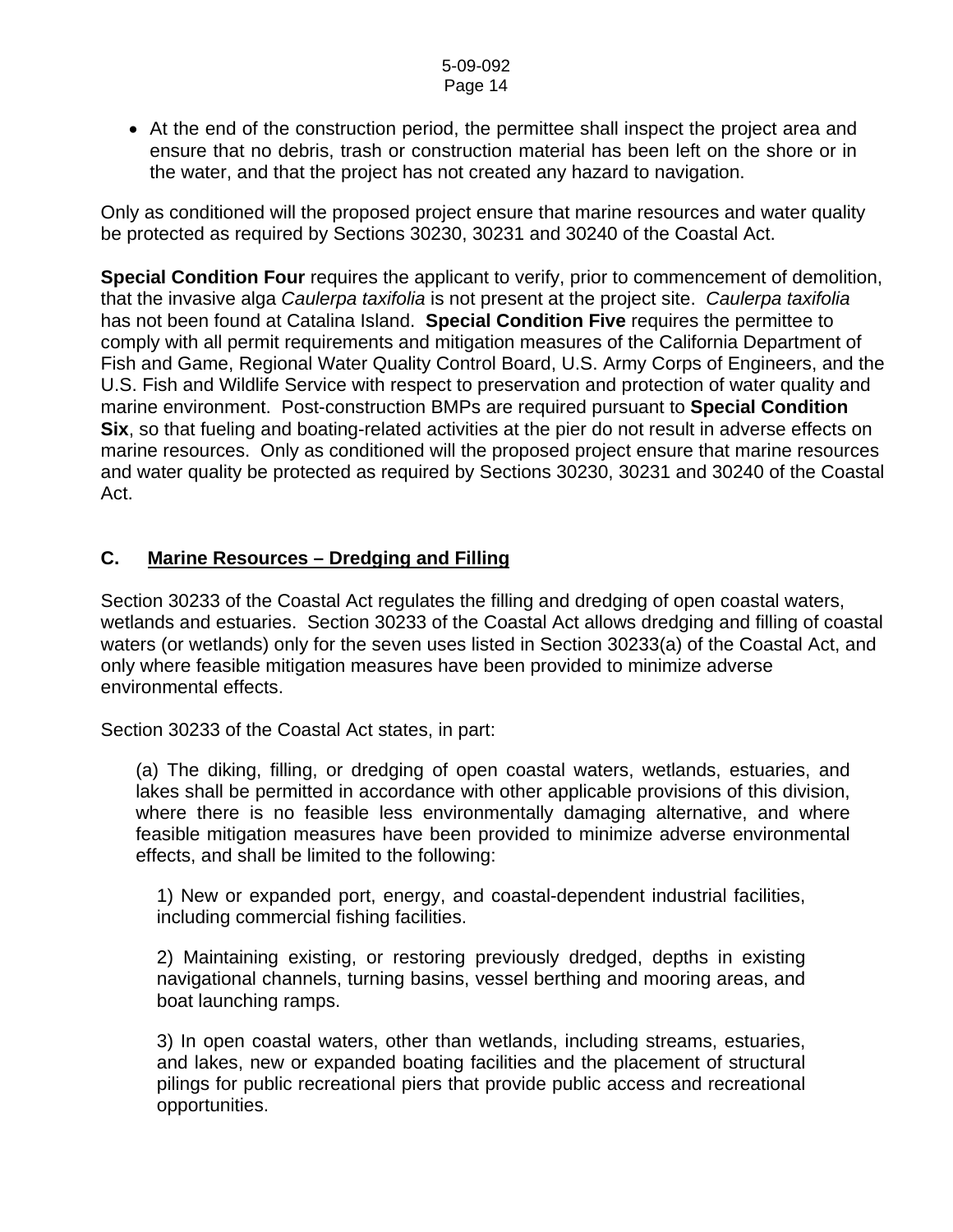4) Incidental public service purposes, including but not limited to, burying cables and pipes or inspection of piers and maintenance of existing intake and outfall lines.

5) Mineral extraction, including sand for restoring beaches, except in environmentally sensitive areas.

6) Restoration purposes.

7) Nature study, aquaculture, or similar resource dependent activities.

The proposed project involves the replacement of a public pier with a new public pier of the same size and in the same location. Section 30233 of the Coastal Act is relevant as the proposed project includes fill (eight piles). No dredging is proposed as part of the project. The proposed pile replacement is consistent with the requirements of Section 30233(a), as follows:

Allowable Use - Section 30233(a)(3) of the Coastal Act allows fill of open coastal waters for the placement of structural pilings for public recreational piers that provide public access and recreational opportunities. The proposed project, as conditioned to be used for boating related and visitor-serving recreation uses only, will provide for increased recreational boating opportunities for island residents and visitors, and constitutes an allowable use under Section 30233(a)(3).

Least Environmentally Damaging Alternative - The proposed project will result in the replacement of a public pier weakened by age and the elements. The proposed piles are the minimum size and the minimum number necessary to withstand the loads created by tides and currents. Thus, the amount of fill needed to support the proposed allowable use is minimized. Also, the proposed best management practices and the conditions of approval mitigate the potential adverse impacts to marine resources. Therefore, the project, as conditioned, is the least environmentally damaging alternative.

Adequate Mitigation - Section 30233 also requires that any project which results in fill of open coastal waters also provide adequate mitigation. The placement of the proposed piles in conjunction with the proposed project will displace about 25 square feet of bottom habitat, although the new piles are replacing 74 old piles that cover approximately 124 square feet of bottom habitat. Therefore, the proposed project will result in a net increase of approximately 99 square feet of bottom habitat. No eelgrass will be impacted as a survey of the project site found no eelgrass (low underwater lights levels beneath the existing pier are not conducive to eelgrass growth). The proposed pilings will provide new vertical habitat for marine organisms such as mussels, barnacles, limpets, littorine snails, red and brown seaweed, surfgrass, anemones, and polychaetes. Thus, adequate mitigation is provided by the proposed project in that the replacement of the 74 existing piles with eight new piles will increase the amount of bottom habitat, and by the fact that the pilings themselves will provide new vertical intertidal habitat for marine organisms.

For the reasons discussed above, the Commission finds that the project, as conditioned, is consistent with Section 30233 of the Coastal Act.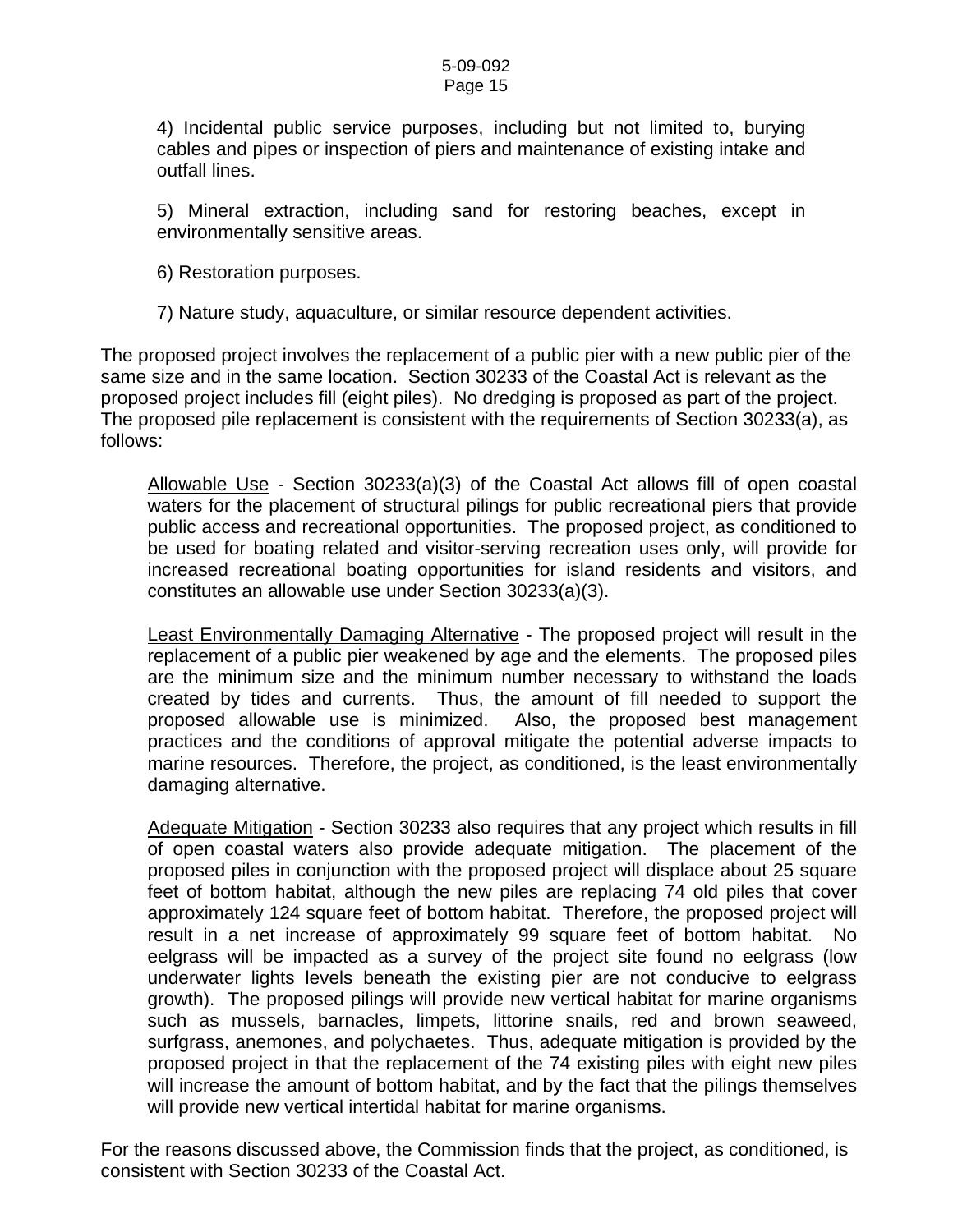## **D. Public Access and Recreation**

One of the basic goals stated in the Coastal Act is to maximize public access and recreation along the coast. The proposed project is conditioned to conform with the following Coastal Act policies which protect and encourage public access and recreational use of coastal areas.

Section 30210 of the Coastal Act states:

 In carrying out the requirement of Section 4 of Article X of the California Constitution, maximum access, which shall be conspicuously posted, and recreational opportunities shall be provided for all the people consistent with public safety needs and the need to protect public rights, rights of private property owners, and natural resource areas from overuse.

Section 30213 of the Coastal Act states:

 Lower cost visitor and recreational facilities shall be protected, encouraged, and, where feasible, provided. Developments providing public recreational opportunities are preferred.

Section 30224 of the Coastal Act states:

Increased recreational boating use of coastal waters shall be encouraged, in accordance with this division, by developing dry storage areas, increasing public launching facilities, providing additional berthing space in existing harbors, limiting non-water-dependent land uses that congest access corridors and preclude boating support facilities, providing harbors of refuge, and by providing for new boating facilities in natural harbors, new protected water areas, and in areas dredged from dry land.

The proposed project involves the necessary replacement of a public pier with no change in use. The proposed public pier will provide public recreational opportunities and will support increased recreational boating use of coastal waters. A new public restroom will be provided. The pier will continue to be available for public use, and the fuel facility will continue to enhance public access and recreational opportunities at Catalina Island. The proposed pier, which supports recreational boating, is an allowable and encouraged marine related use, and is consistent with Section 30224 of the Coastal Act.

The public currently has access to the Avalon Bay Fuel Pier and along the shoreline at the project site. The proposed project will not interfere with public access along the shoreline, except for the temporary disruptions that may occur during the completion of the permitted development. The proposed project will take place primarily during the winter and early spring season when there are fewer visitors to the pier, which will further reduce any adverse impacts to access.

The designated scuba area is situated on the north side of Casino Point and is outside of the bay and about three hundred feet north of the project site. The proposed project will not adversely affect Casino Point Park or the scuba diving area. **Special Condition Three**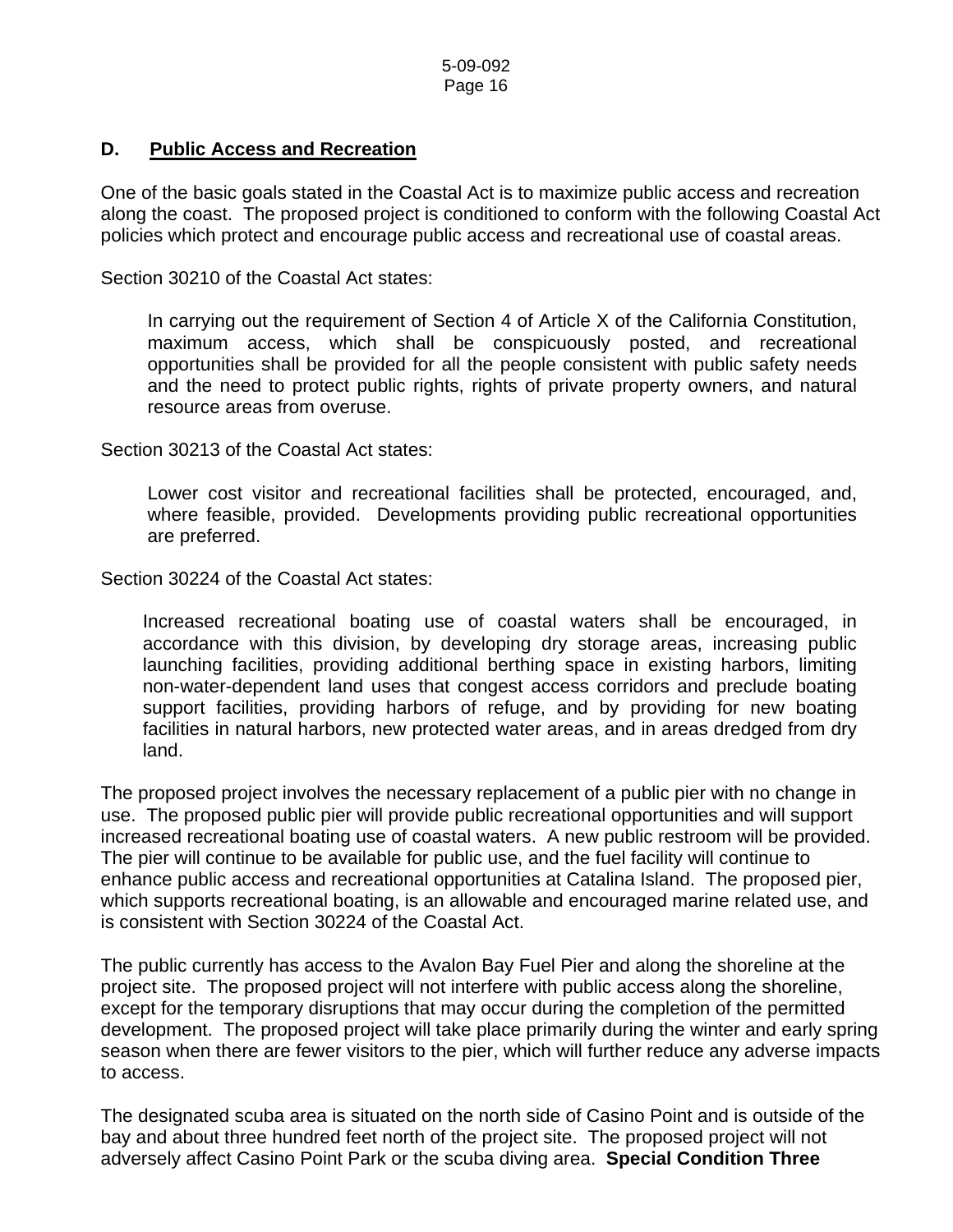prohibits the applicant and the development from interfering with public access along the shoreline in the project area, except for the temporary disruptions that may occur during the completion of the permitted development. Only as conditioned can the proposed project be found consistent with the public access and recreation policies of the Coastal Act.

## **E. Visual Resources**

Section 30251 of the Coastal Act states:

 The scenic and visual qualities of coastal areas shall be considered and protected as a resource of public importance. Permitted development shall be sited and designed to protect views to and along the ocean and scenic coastal areas, to minimize the alteration of natural land forms, to be visually compatible with the character of surrounding areas, and, where feasible, to restore and enhance visual quality in visually degraded areas...

Section 30251 of the Coastal Act requires that the scenic and visual resources of coastal areas be considered and protected as a resource of public importance. In addition, public views to and along the ocean and scenic coastal areas shall be protected.

The proposed project is the replacement of an existing public pier, with no significant change to its current configuration. The existing one-story building on the pier will be replaced by a new one-story building of similar size (Exhibit #6). The new building is on the same footprint as the existing building. The design of the proposed building is visually compatible with the character of the surrounding area (Casino Point). Therefore, the proposed project will not block any existing public views or result in any significant change to visual resources, and is consistent with Section 30251 of the Coastal Act.

# **F. Hazards**

The Coastal Act states that new development must minimize risks to life and property and not create nor contribute significantly to erosion, geologic instability, or destruction of the site or surrounding area.

Section 30253 of the Coastal Act states, in part:

New development shall:

- (l) Minimize risks to life and property in areas of high geologic, flood, and fire hazard.
- (2) Assure stability and structural integrity, and neither create nor contribute significantly to erosion, geologic instability, or destruction of the site or surrounding area or in any way require the construction of protective devices that would substantially alter natural landforms along bluffs and cliffs.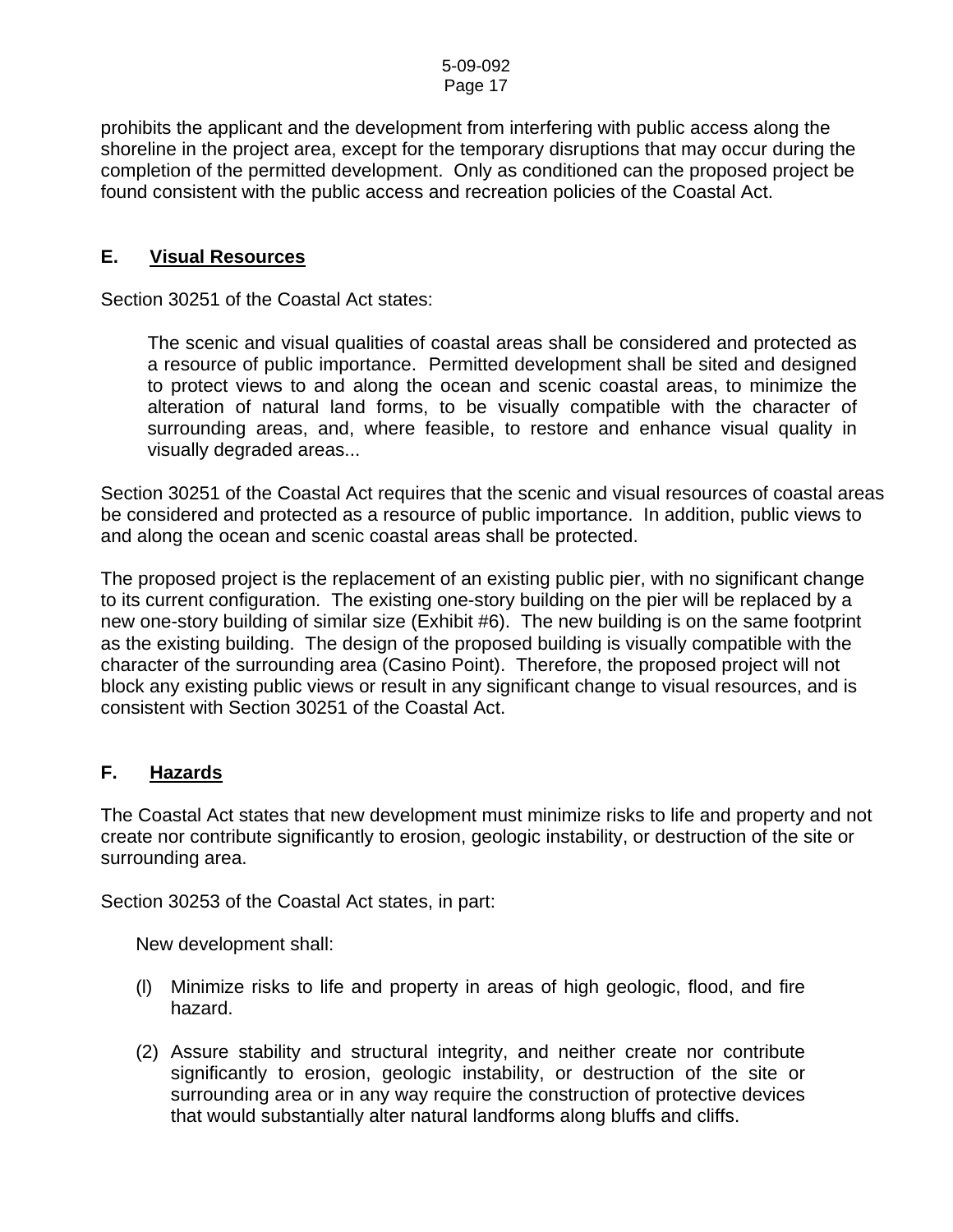The proposed project will not create nor contribute significantly to erosion, geologic instability, or destruction of the site or surrounding area or in any way require the construction of protective devices that would substantially alter natural landforms along bluffs and cliffs. However, no development in the water can be guaranteed to be safe from hazard. All development located in or near the ocean have the potential for damage caused by wave energy, floods, seismic events, storms and erosion.

The proposed project is located in the Pacific Ocean and is susceptible to natural hazards. The Commission routinely imposes conditions for assumption of risk in areas at high risk from hazards. **Special Condition Seven** ensures that the permittee understands and assumes the potential hazards associated with development in or near the water. Such knowledge is the first step towards the minimization of risks to life and property.

# **G. California Environmental Quality Act (CEQA)**

Section 13096 of the California Code of Regulations requires Commission approval of coastal development permit application to be supported by a finding showing the application, as conditioned by any conditions of approval, to be consistent with any applicable requirements of the California Environmental Quality Act (CEQA). Section 21080.5(d)(2)(A) of CEQA prohibits a proposed development from being approved if there are feasible alternatives or feasible mitigation measures available which would substantially lessen any significant adverse effect which the activity may have on the environment.

On April 30, 2009, the City of Avalon certified a Mitigated Negative Declaration for the Avalon Fuel Dock Replacement Project. Furthermore, the proposed project has been conditioned in order to be found consistent with the Chapter 3 policies of the Coastal Act. Mitigation measures, in the form of special conditions, require a) implementation of construction and debris removal responsibilities; b) implementation of best management practices to protect water quality and marine sources, c) conformance with post-construction best management practices; d) protection of public access; and e) the permittee's assumption of risk.

As conditioned, there are no feasible alternatives or additional feasible mitigation measures available which would substantially lessen any significant adverse effect which the activity may have on the environment. Therefore, the Commission finds that the proposed project, as conditioned to mitigate the identified impacts, is the least environmentally damaging feasible alternative and complies with the applicable requirements of the Coastal Act to conform to CEQA.

# **H. Local Coastal Program**

Section 30604(a) of the Coastal Act provides that the Commission shall issue a coastal permit only if the project will not prejudice the ability of the local government having jurisdiction to prepare a Local Coastal Program (LCP) which conforms with Chapter 3 policies of the Coastal Act. A coastal development permit is required from the Commission for the proposed development because it is located within the Commission's area of original jurisdiction. The Commission's standard of review for the proposed development is the Chapter 3 policies of the Coastal Act. The City of Avalon certified LCP is advisory in nature and may provide guidance.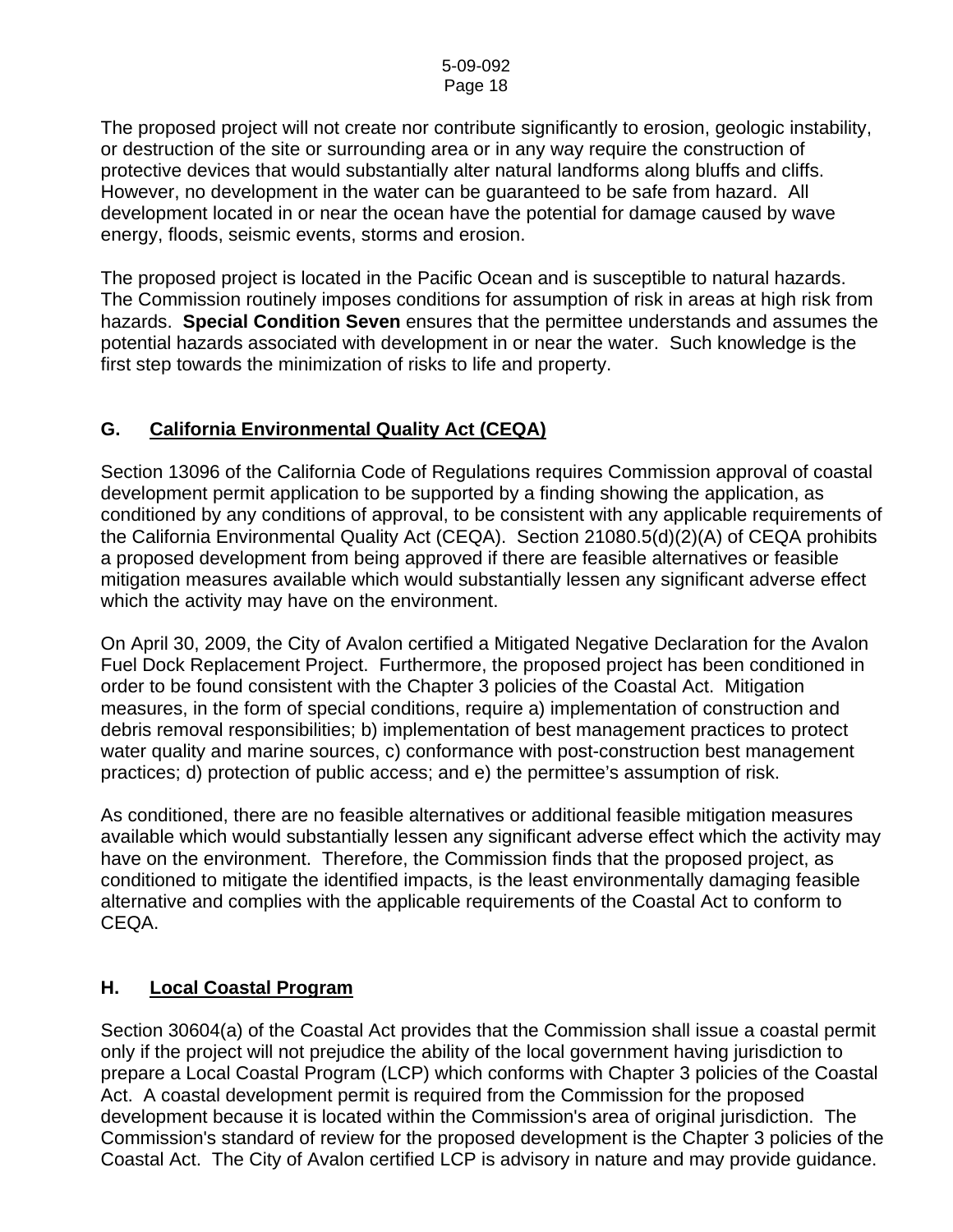The Commission certified the City of Avalon LCP on May 21, 1981. The City of Avalon certified Land Use Plan (LUP) designates the project area as a Resort Recreational District. The certified LCP states that the Resort Recreational District is established "for the purpose of stimulating and allowing a variety of uses associated with the resort character of Avalon." The principal use of the Resort Recreational District is that of resort hotel uses and associated activities. The proposed project, which supports public recreation and boating activities, is consistent with the Resort Recreational land use designation.

The City of Avalon certified LCP sets forth the following relevant policies:

- Access Policy 1: Constantly monitor and improve transportation from the mainland to Avalon to assure affordable and efficient transportation to residents and visitors alike and continue to minimize private automobile use in Avalon.
- Access Policy 7: Casino Point shall be set aside as a public park and for scuba and swim areas.

[Staff Note: The LCP's "Existing Coastal Access" map shows the dinghy landing and fuel pier in their current location in Avalon Bay. The designated scuba area is situated on the north side of Casino Point, outside of the bay. The Casino Point Park is shown on Casino Point, in the open space are seaward of the Casino building.]

- Recreation Policy 3: Development on City Tidelands shall be restricted to visitor-serving or recreational uses.
- Recreation Policy 4: Public facilities shall be constantly upgraded and maintained.
- Recreation Policy 6: Casino Point shall be designated as a public park, and for swimming and scuba diving.
- Marine Resource Policy 1: Identify and control existing sources of runoff into the harbor and surrounding coves.
- Marine Resource Policy 2: Require new developments adjacent to the water to use the best mitigation measure available for controlling runoff.
- Shoreline Structures Policy 1: Any diking, dredging, filling and construction of shoreline structures will be planned to avoid disruption to marine and wildlife habitats.
- Shoreline Structures Policy 3: Shoreline structures such as piers established for recreational and visitor-serving purposes shall be encouraged where feasible in Hamilton Cove, Descanso Bay, and the Pebbly Beach area.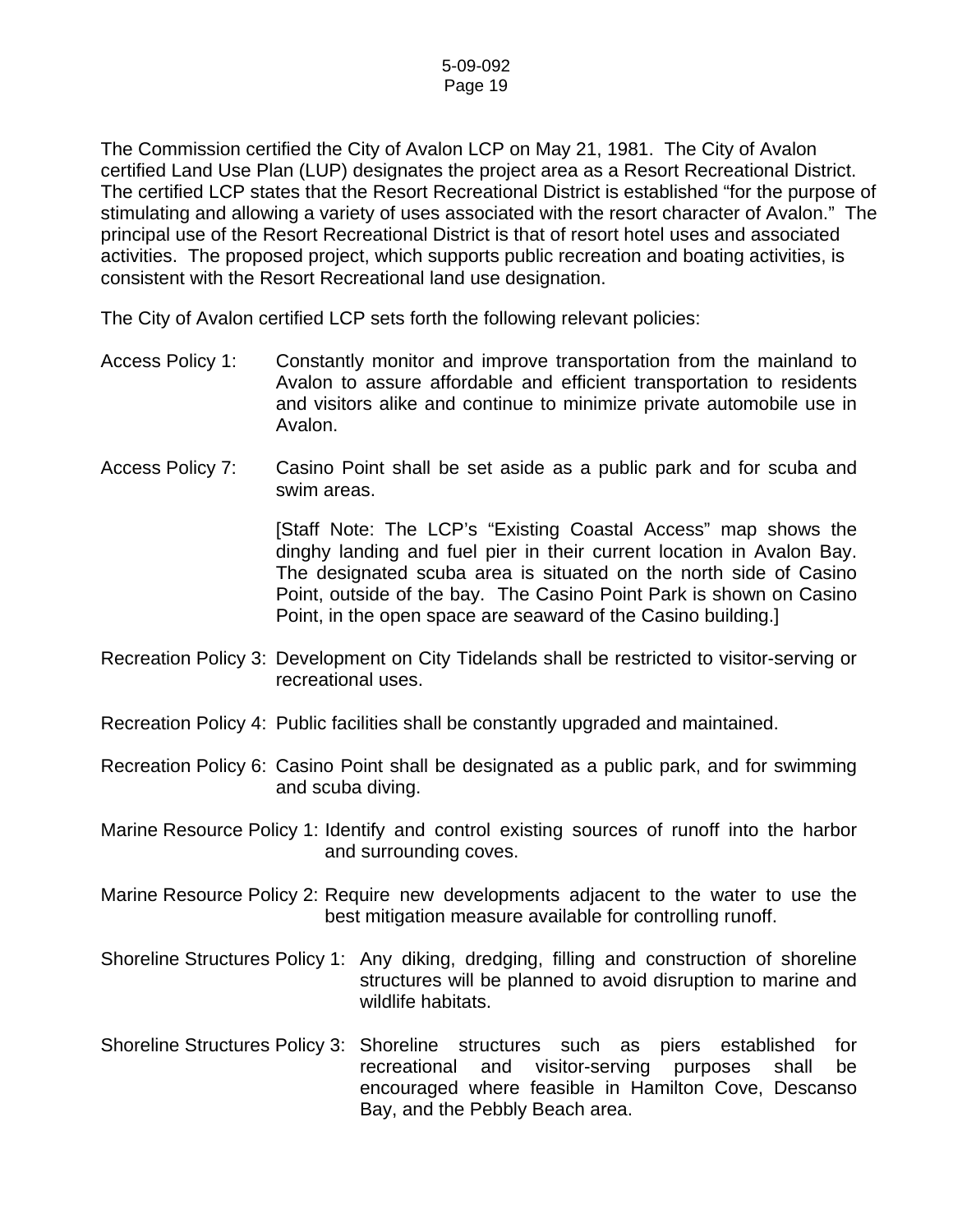#### 5-09-092 Page 20

- Shoreline Structures Policy 4: Existing structures will be inventoried to establish their reliability in a storm situation and steps taken to mitigate weaknesses.
- Boating Policy 2: Encourage maintenance and upgrading of facilities which provide recreational boats and serve commercial fishermen.
- Boating Policy 3: Apply design criteria to ensure gas docks and marine servicing areas are aesthetically pleasing and in harmony with waterfront ambience.
- ESHA Policy 3: Existing air and water quality in Avalon shall be a primary concern in any new development or potentially impacting activity.
- Hazard Policy 3: Locate new developments to avoid hazards.
- New Development Policy 5: Give priority to affordable housing and visitor-serving facilities if infrastructure limitations become restrictive.
- Visual Resource Policy 3: Continue to preserve the scale and charm of existing development through the adoption of design criteria and height and bulk restrictions.
- Visual Resource Policy 4: Allow no development along the shoreline which in any way restricts the view of the water from the adjacent pedestrian walk.
- Public Works Policy 4: Monitor new development to make sure they are following flood hazard building standards.
- Public Works Policy 5: Require stringent runoff mitigating measures in any new development.

As conditioned, the proposed development is consistent with Chapter 3 of the Coastal Act and the certified LCP for the area.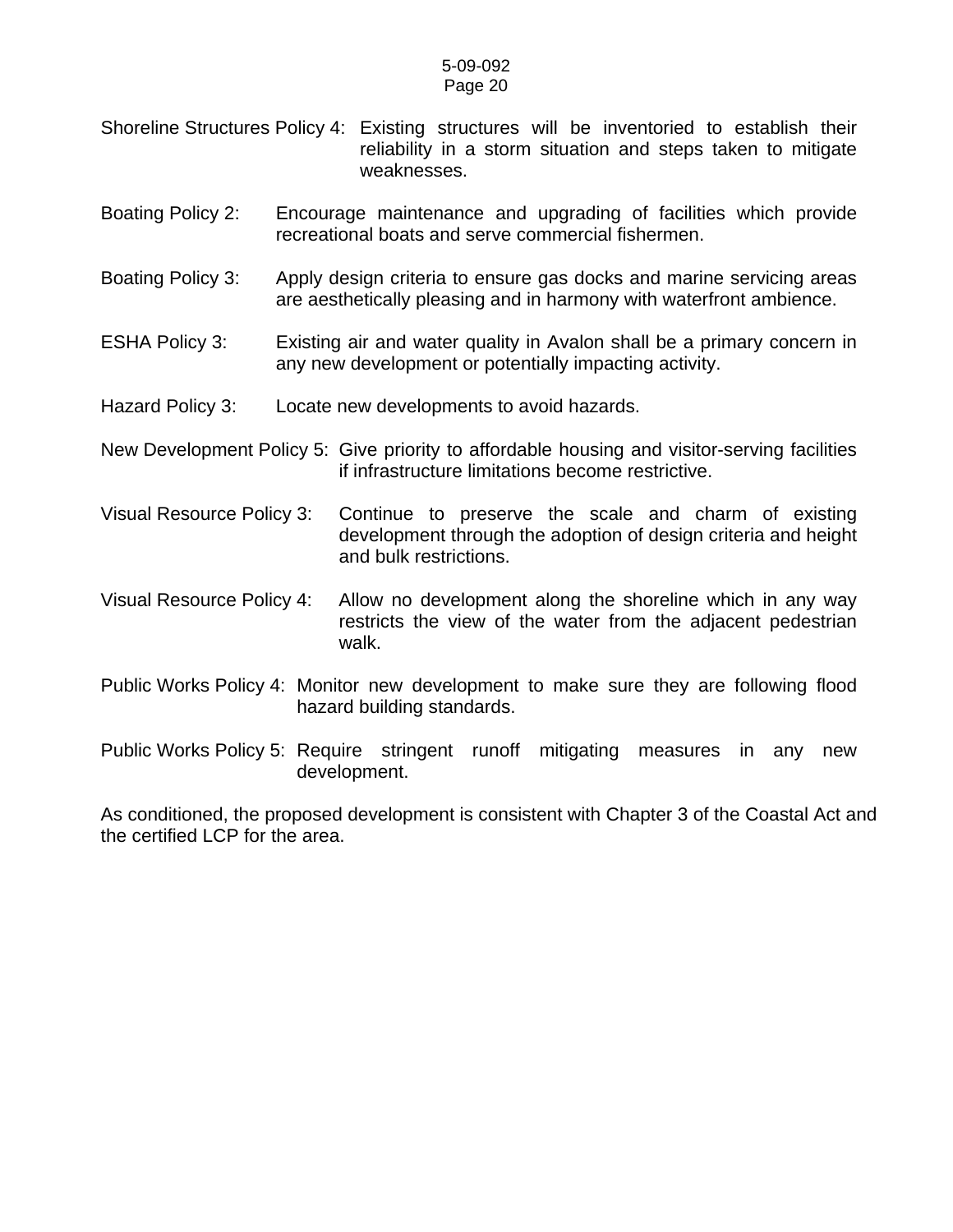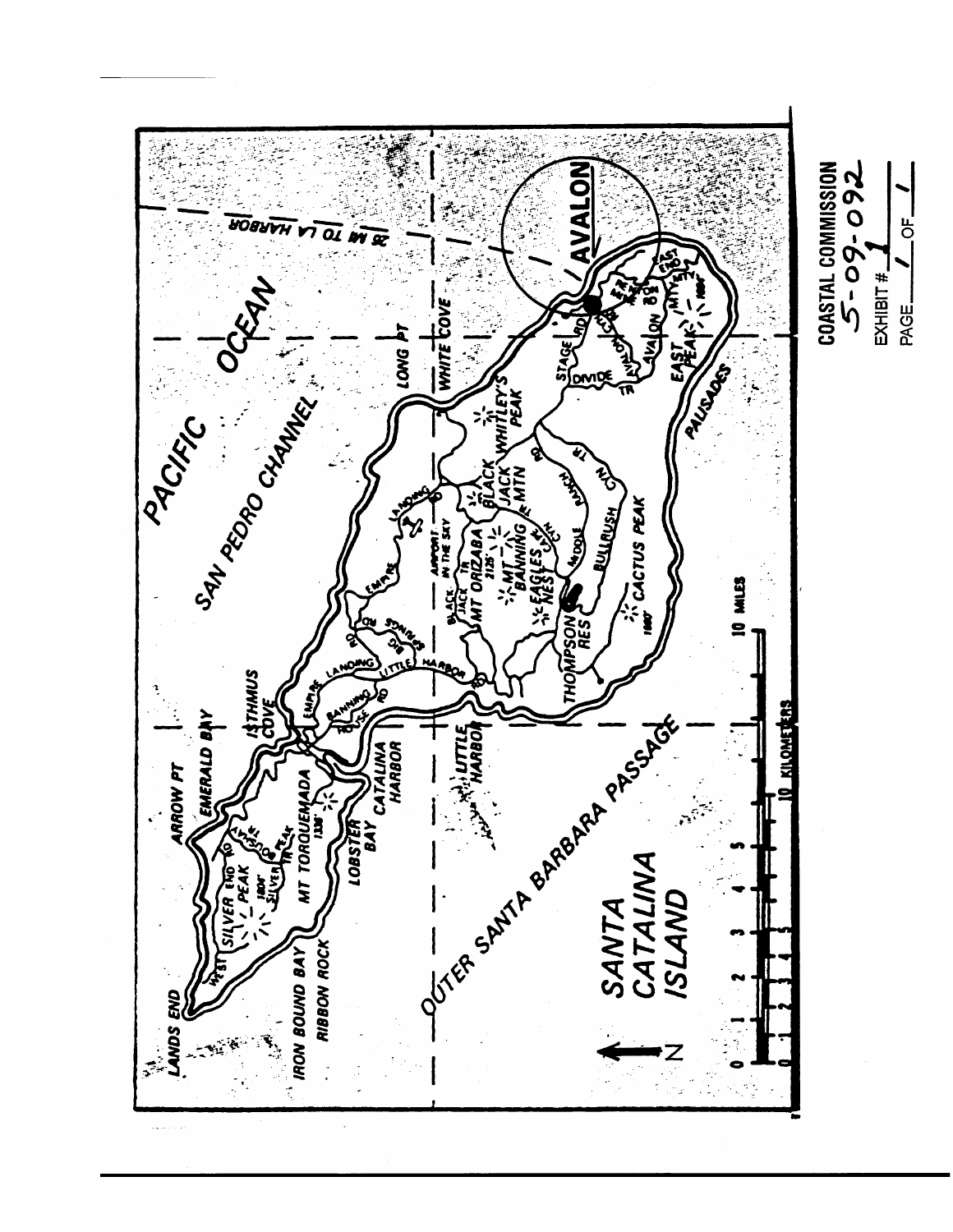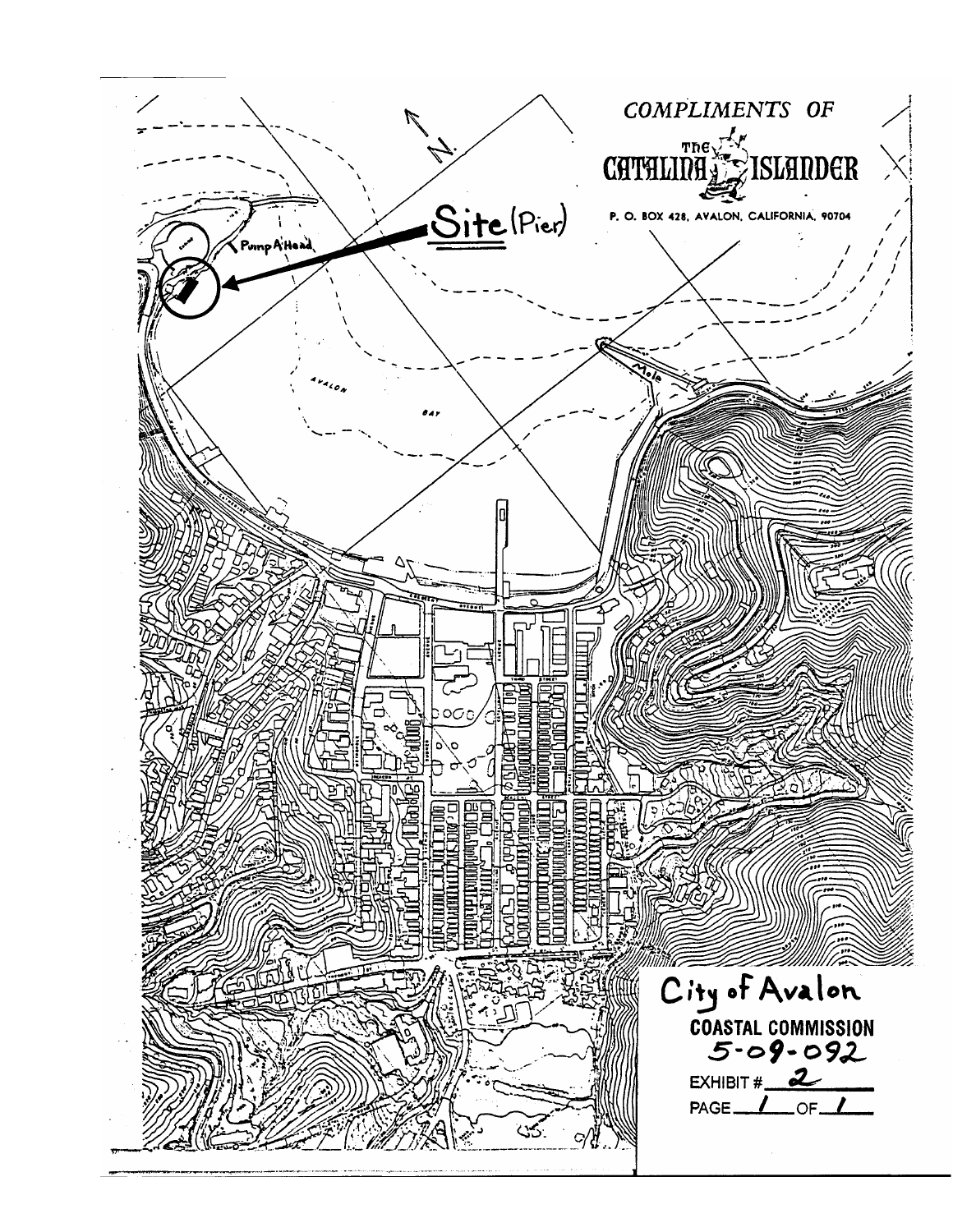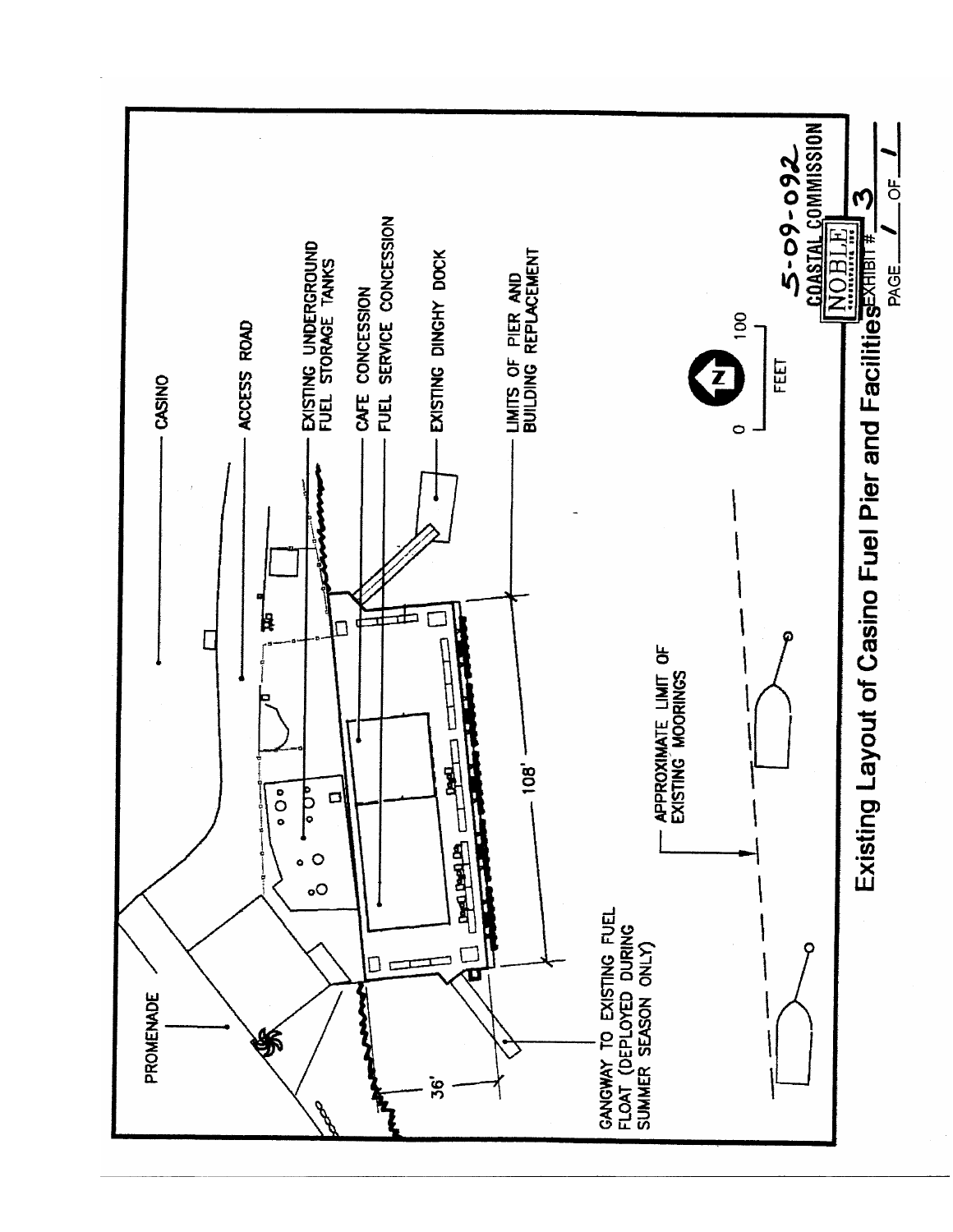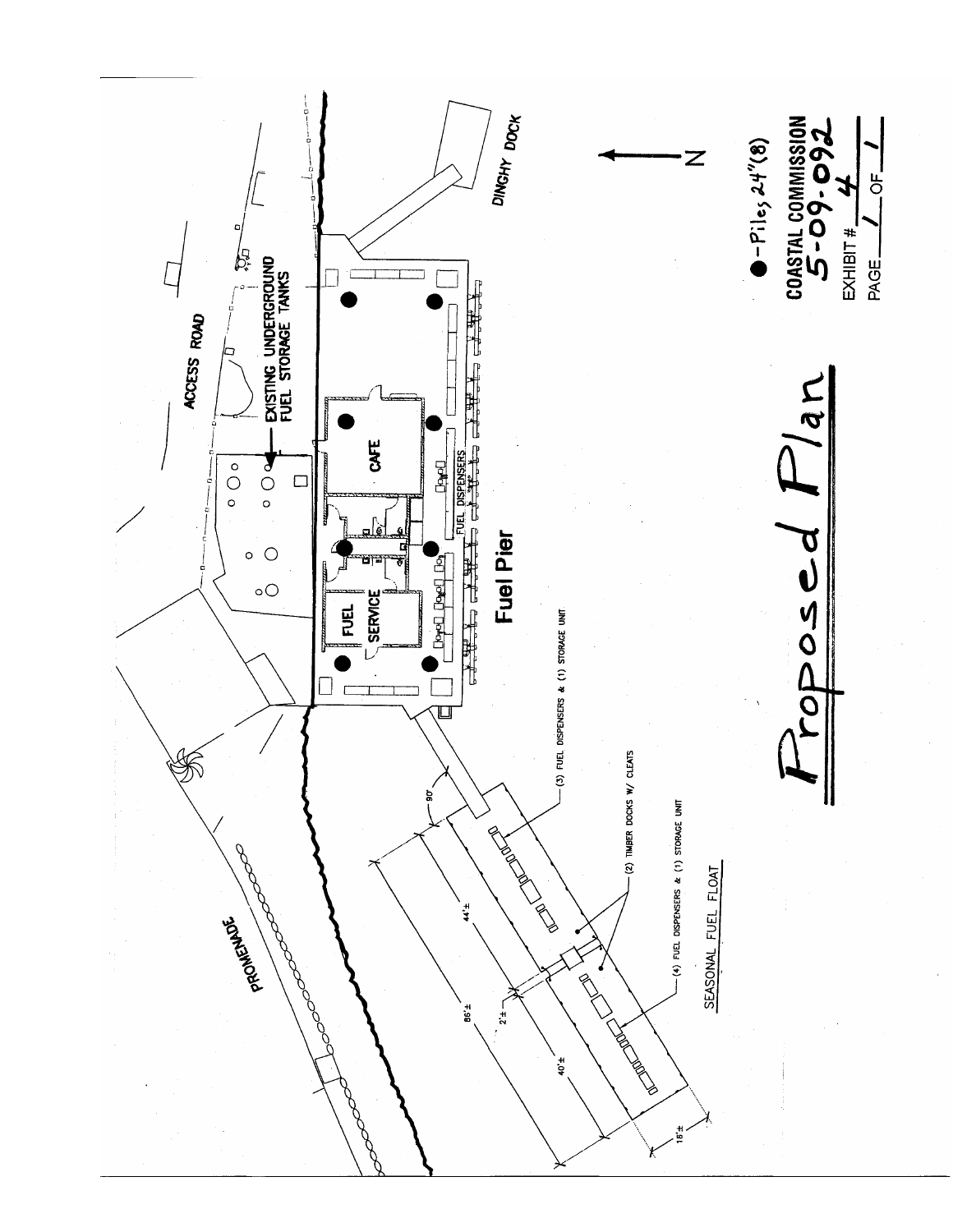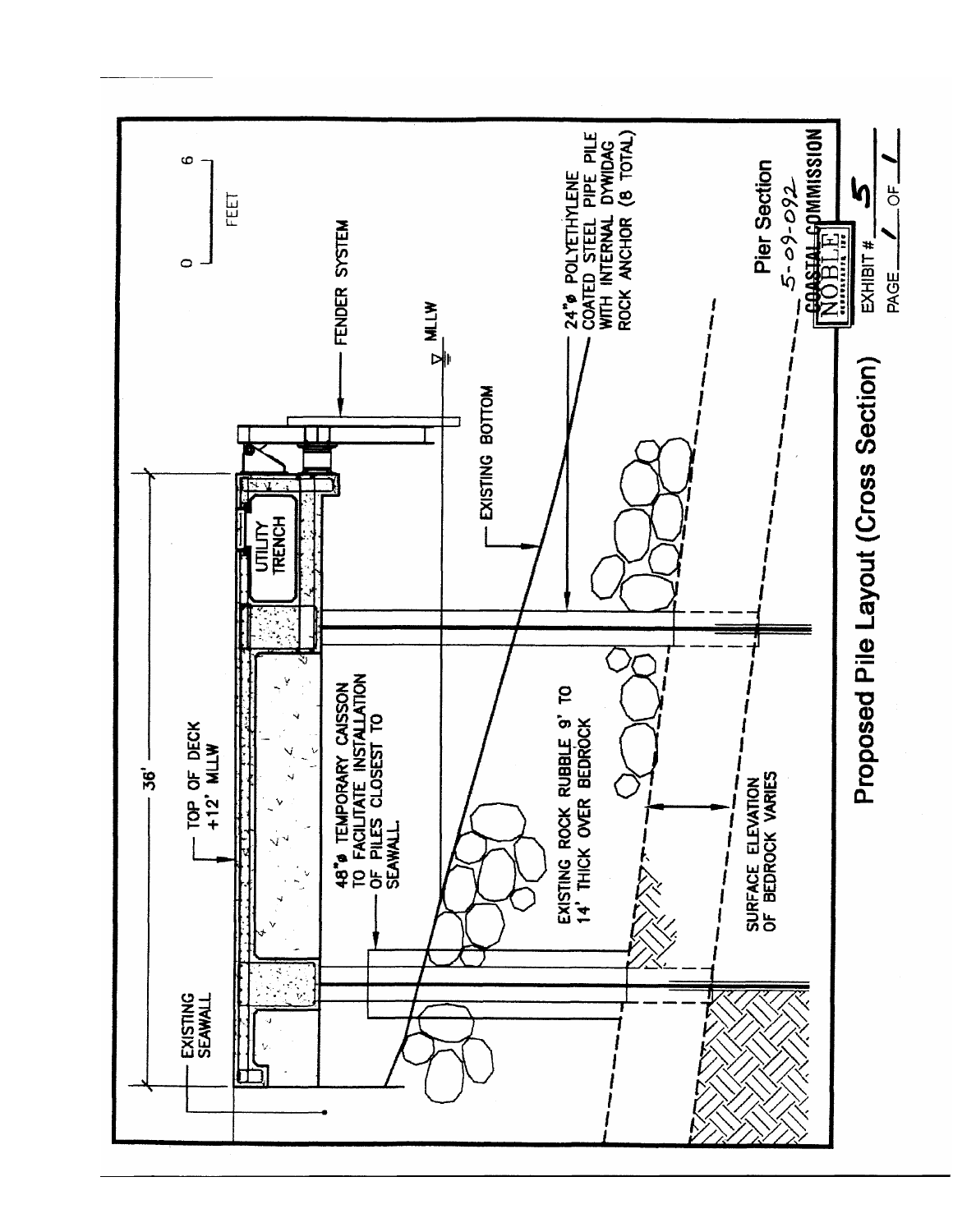